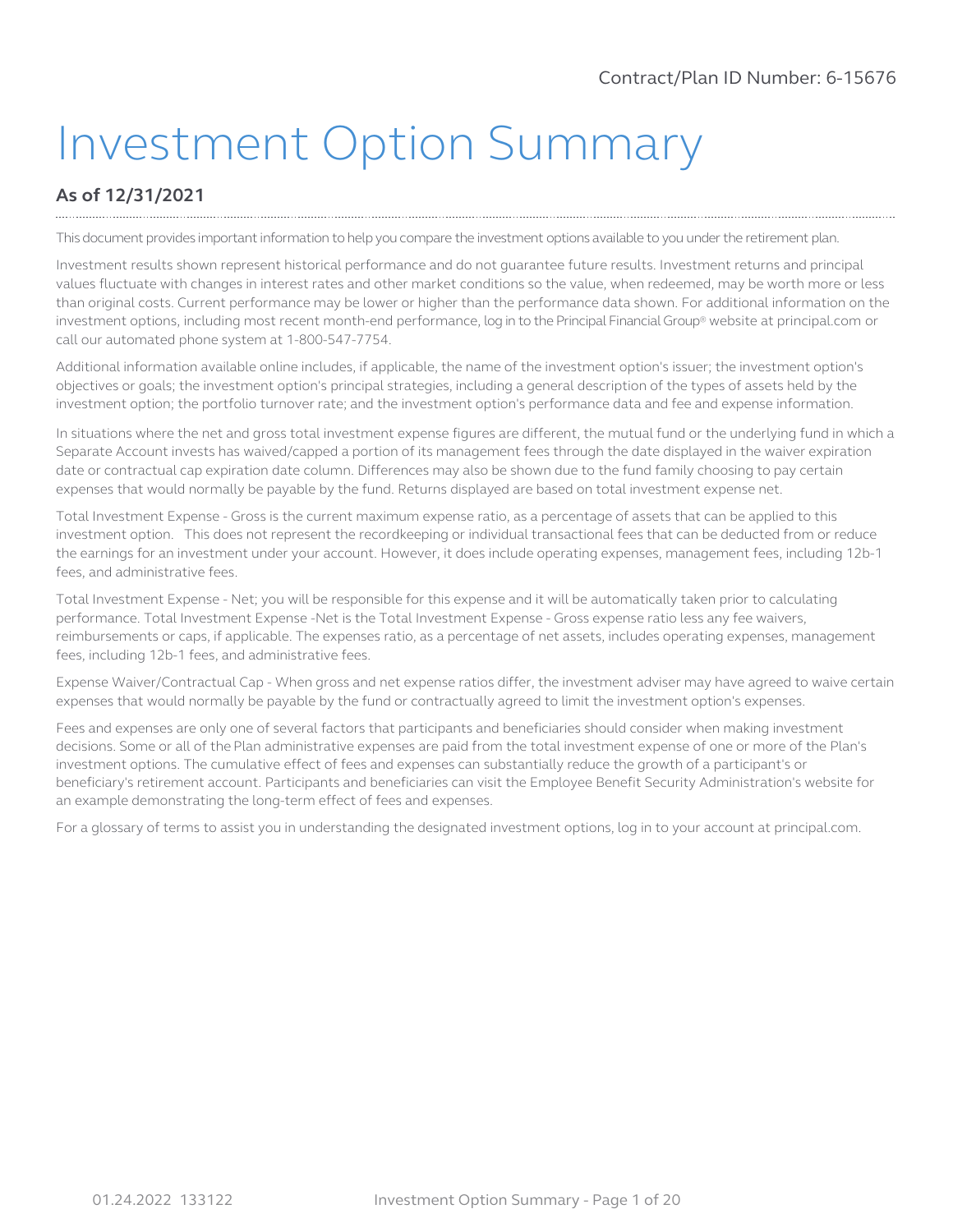#### Asset Class: **Fixed Income**

This asset class is generally composed of investment options that invest in bonds, or debt of a company or government entity (including U.S. and Non- U.S.). It may also include real estate investment options that directly own property. These investment options typically carry more risk than short-term fixed income investment options (including, for real estate investment options, liquidity risk), but less overall risk than equities. All investment options in this category have the potential to lose value.

#### Investment Category: **Intermediate Core Bond**

#### Inv Manager or Sub-Advisor: **Principal Global Investors**

| Investment Option Name                       | Average Annual Total Return      |         |        |        |             |                             |         |        |         |                          |                |
|----------------------------------------------|----------------------------------|---------|--------|--------|-------------|-----------------------------|---------|--------|---------|--------------------------|----------------|
| Bond Market Index R5 Fund B,2,13,17,F        | (as of $12/31/2021$ quarter end) |         |        |        |             | (as of 12/31/2021 year end) |         |        |         |                          |                |
|                                              | <b>YTD</b><br>Ret                | 1-Year  | 3-Year | 5-Year | 10-Year $ $ | Since<br>Incept             | 1-Year  | 5-Year | 10-Year | Since<br>Incept          | Incept<br>Date |
|                                              | $-1.97$                          | $-1.97$ | 4.32   | 3.10   | 2.33        | 2.99                        | $-1.97$ | 3.10   | 2.33    | 2.99                     | 12/2009        |
| Benchmark: Bloomberg US Aggregate Bond Index | $-1.54$                          | $-1.54$ | 4.79   | 3.57   | 2.90        |                             | $-1.54$ | 3.57   | 2.90    | $\overline{\phantom{a}}$ |                |

Description: The investment seeks to provide current income. Under normal circumstances, the fund invests at least 80% of its net assets, plus any borrowings for investment purposes, in investments designed to track the Bloomberg US Aggregate Bond Index (the "index") at the time of purchase. The index is composed of investment grade, fixed rate debt issues with maturities of one year or more, including government securities, corporate securities, and asset-backed and mortgage-backed securities (securitized products).

|            |       | Composition (% of Assets) as of 11/30/2021 |      | Fees & Expenses                            | # of Transfers Allowed/Time Period |                 |
|------------|-------|--------------------------------------------|------|--------------------------------------------|------------------------------------|-----------------|
| U.S. Bonds | 90.01 | Non-U.S. Bonds 7.15                        |      | Total Inv Exp Net %                        | 0.40                               | 1/30 day period |
| Cash       | 1.61  | Convertibles                               | 1.23 | Contractual Cap Expiration Date            | N/A                                |                 |
|            |       |                                            |      | Waiver Expiration Date                     | 12/30/2022                         |                 |
|            |       |                                            |      | Total Inv Exp Gross %                      | 0.42                               |                 |
|            |       |                                            |      | Total Inv Exp Gross Per \$1,000 Invested   | \$4.20                             |                 |
|            |       |                                            |      | Redemption Fee<br>$\overline{\phantom{a}}$ |                                    |                 |
|            |       |                                            |      | Revenue Sharing %                          | 0.26                               |                 |

#### Investment Category: **Intermediate Core-Plus Bond**

#### Inv Manager or Sub-Advisor: **Loomis Sayles & Company**

| Investment Option Name                            | Average Annual Total Return |                                  |        |        |         |                          |                             |        |         |                 |                |
|---------------------------------------------------|-----------------------------|----------------------------------|--------|--------|---------|--------------------------|-----------------------------|--------|---------|-----------------|----------------|
| Loomis Sayles Core Plus Bond N Fund<br>13,17,23,E |                             | (as of $12/31/2021$ quarter end) |        |        |         |                          | (as of 12/31/2021 year end) |        |         |                 |                |
|                                                   | <b>YTD</b><br>Ret           | 1-Year                           | 3-Year | 5-Year | 10-Year | Since<br>Incept          | I-Year                      | 5-Year | 10-Year | Since<br>Incept | Incept<br>Date |
|                                                   | $-1.34$                     | $-1.34$                          | 6.00   | 4.53   | 4.29    | 3.58                     | $-1.34$                     | 4.53   | 4.29    | 3.58            | 2/2013         |
| Benchmark: Bloomberg US Universal Index           | $-1.10$                     | $-1.10$                          | 5.15   | 3.84   | 3.31    | $\overline{\phantom{0}}$ | $-1.10$                     | 3.84   | 3.31    |                 |                |

Description: The investment seeks high total investment return through a combination of current income and capital appreciation. Under normal market conditions, the fund will invest at least 80% of its net assets (plus any borrowings made for investment purposes) in bonds, which include debt securities of any maturity. In addition, it will invest at least 65% of its net assets in investment grade securities. The fund will generally seek to maintain an effective duration of +/- 2 years relative to the Bloomberg Barclays U.S. Aggregate Bond Index.

|            |       | Composition (% of Assets) as of 11/30/2021 |      | Fees & Expenses                            | # of Transfers Allowed/Time Period |                 |
|------------|-------|--------------------------------------------|------|--------------------------------------------|------------------------------------|-----------------|
| U.S. Bonds | 67.08 | Non-U.S. Bonds 19.38                       |      | Total Inv Exp Net %                        | 0.38                               | 2/90 day period |
| Cash       | 11.27 | Convertibles                               | 2.27 | Contractual Cap Expiration Date            | N/A                                |                 |
|            |       |                                            |      | <b>Waiver Expiration Date</b>              | N/A                                |                 |
|            |       |                                            |      | Total Inv Exp Gross %                      | 0.38                               |                 |
|            |       |                                            |      | Total Inv Exp Gross Per \$1,000 Invested   | \$3.80                             |                 |
|            |       |                                            |      | Redemption Fee<br>$\overline{\phantom{a}}$ |                                    |                 |
|            |       |                                            |      | Revenue Sharing %                          | 0.00                               |                 |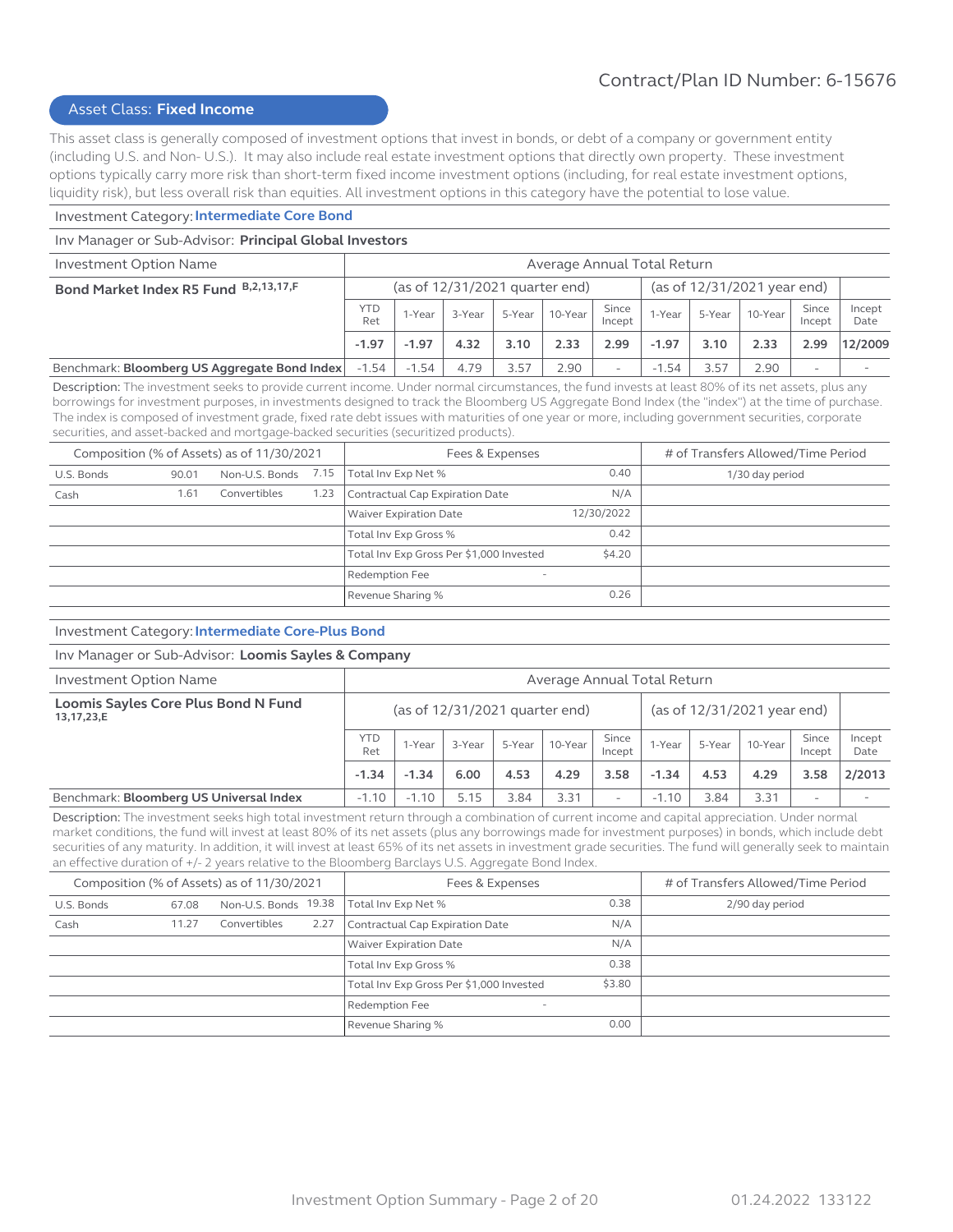# Asset Class: **Fixed Income**

This asset class is generally composed of investment options that invest in bonds, or debt of a company or government entity (including U.S. and Non- U.S.). It may also include real estate investment options that directly own property. These investment options typically carry more risk than short-term fixed income investment options (including, for real estate investment options, liquidity risk), but less overall risk than equities. All investment options in this category have the potential to lose value.

#### Investment Category: **Intermediate Government**

#### Inv Manager or Sub-Advisor: **Fidelity Management & Research**

| Average Annual Total Return |                                                               |        |        |         |                          |         |        |         |                          |                |
|-----------------------------|---------------------------------------------------------------|--------|--------|---------|--------------------------|---------|--------|---------|--------------------------|----------------|
|                             | (as of 12/31/2021 year end)<br>(as of 12/31/2021 quarter end) |        |        |         |                          |         |        |         |                          |                |
| <b>YTD</b><br>Ret           | 1-Year                                                        | 3-Year | 5-Year | 10-Year | Since<br>Incept          | 1-Year  | 5-Year | 10-Year | Since<br>Incept          | Incept<br>Date |
| $-2.13$                     | $-2.13$                                                       | 3.58   | 2.68   | 2.01    | 3.57                     | $-2.13$ | 2.68   | 2.01    | 3.57                     | 10/2006        |
| $-2.28$                     | $-2.28$                                                       | 4.06   | 3.07   | 2.14    | $\overline{\phantom{0}}$ | $-2.28$ | 3.07   | 2.14    | $\overline{\phantom{0}}$ |                |
|                             |                                                               |        |        |         |                          |         |        |         |                          |                |

Description: The investment seeks a high level of current income, consistent with preservation of principal. The fund normally invests at least 80% of assets in U.S. government securities and repurchase agreements for those securities. It invests in U.S. government securities issued by entities that are chartered or sponsored by Congress but whose securities are neither issued nor guaranteed by the U.S. Treasury. The fund invests in instruments related to U.S. government securities. It allocates assets across different market sectors and maturities.

| Composition (% of Assets) as of 11/30/2021 |         |      |      | Fees & Expenses                            | # of Transfers Allowed/Time Period |                 |
|--------------------------------------------|---------|------|------|--------------------------------------------|------------------------------------|-----------------|
| U.S. Bonds                                 | 99.11   | Cash | 0.91 | Total Inv Exp Net %                        | 0.49                               | 1/60 day period |
| Non-U.S. Bonds                             | $-0.01$ |      |      | Contractual Cap Expiration Date            | N/A                                |                 |
|                                            |         |      |      | <b>Waiver Expiration Date</b>              | N/A                                |                 |
|                                            |         |      |      | Total Inv Exp Gross %                      | 0.49                               |                 |
|                                            |         |      |      | Total Inv Exp Gross Per \$1,000 Invested   | \$4.90                             |                 |
|                                            |         |      |      | Redemption Fee<br>$\overline{\phantom{a}}$ |                                    |                 |
|                                            |         |      |      | Revenue Sharing %                          | 0.25                               |                 |

#### Investment Category: **Inflation-Protected Bond**

#### Inv Manager or Sub-Advisor: **BlackRock Financial Mgmt, Inc.**

| Investment Option Name                      | Average Annual Total Return |                                                                 |        |        |         |                          |        |        |         |                          |                |
|---------------------------------------------|-----------------------------|-----------------------------------------------------------------|--------|--------|---------|--------------------------|--------|--------|---------|--------------------------|----------------|
| Inflation Protection R5 Fund B,13,17,24,F   |                             | (as of 12/31/2021 year end)<br>(as of $12/31/2021$ quarter end) |        |        |         |                          |        |        |         |                          |                |
|                                             | <b>YTD</b><br>Ret           | 1-Year                                                          | 3-Year | 5-Year | 10-Year | Since<br>Incept          | 1-Year | 5-Year | 10-Year | Since<br>Incept          | Incept<br>Date |
|                                             | 5.05                        | 5.05                                                            | 7.69   | 4.71   | 2.49    | 2.20                     | 5.05   | 4.71   | 2.49    | 2.20                     | 12/2004        |
| Benchmark: Bloomberg US Treasury Tips Index | 5.96                        | 5.96                                                            | 8.44   | 5.34   | 3.09    | $\overline{\phantom{a}}$ | 5.96   | 5.34   | 3.09    | $\overline{\phantom{a}}$ |                |

Description: The investment seeks to provide current income and real (after inflation) total returns. The fund invests primarily in inflation-indexed bonds of varying maturities issued by the U.S. and non-U.S. governments, their agencies or instrumentalities, and U.S. and non-U.S. corporations. It normally maintains an average portfolio duration that is within from 80% to 120% of the duration of the Bloomberg Barclays U.S. Treasury Inflation Protected Securities (TIPS) Index. The fund also invests in foreign securities, U.S. Treasuries and agency securities.

|            |       | Composition (% of Assets) as of 11/30/2021 |         | Fees & Expenses                          | # of Transfers Allowed/Time Period |                 |
|------------|-------|--------------------------------------------|---------|------------------------------------------|------------------------------------|-----------------|
| U.S. Bonds | 96.87 | Non-U.S. Bonds                             | 2.21    | Total Inv Exp Net %                      | 0.64                               | 1/30 day period |
| Cash       | 0.93  | U.S. Stocks                                | $-0.01$ | Contractual Cap Expiration Date          | N/A                                |                 |
|            |       |                                            |         | Waiver Expiration Date                   | N/A                                |                 |
|            |       |                                            |         | Total Inv Exp Gross %                    | 0.64                               |                 |
|            |       |                                            |         | Total Inv Exp Gross Per \$1,000 Invested | \$6.40                             |                 |
|            |       |                                            |         | Redemption Fee<br>Ξ.                     |                                    |                 |
|            |       |                                            |         | Revenue Sharing %                        | 0.39                               |                 |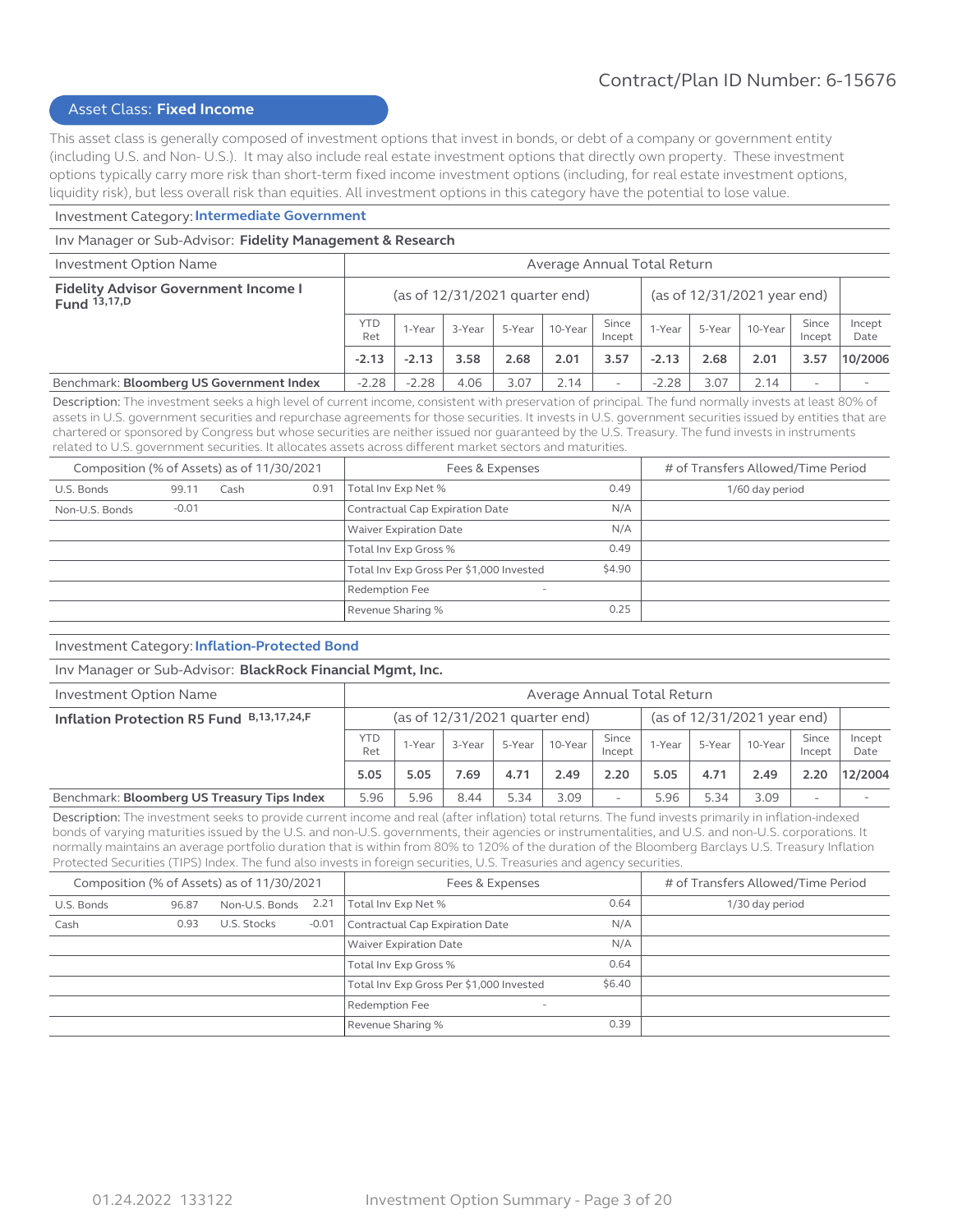This asset class is generally composed of a combination of fixed income and equity investment options. These investment options may include balanced, asset allocation, target-date, and target-risk investment options. Although typically lower risk than investment options that invest solely in equities, all investment options in this category have the potential to lose value.

#### Investment Category: **Target-Date Retirement**

#### Inv Manager or Sub-Advisor: **BlackRock Advisors, LLC** Investment Option Name Average Annual Total Return **BlackRock Lifepath Index Retirement K Fund 10,11,17,28,29** (as of 12/31/2021 quarter end) (as of 12/31/2021 year end)  $YTD$  1-Year  $\begin{array}{|c|c|c|c|c|}\n\hline\n\text{Ret} & 1-\text{Year} & 3-\text{Year} & 5-\text{Year} & 10-\text{Year} & \text{Since} & \text{Incept} & \text{Incept}\n\hline\n\end{array}$  $\begin{array}{|c|c|c|c|c|}\n\hline\n\text{Incept} & \text{1-Year} & \text{5-Year} & \text{10-Year} & \text{Incept}\n\end{array}$ Incept Incept Date **6.92 6.92 11.62 8.25 6.91 6.45 6.92 8.25 6.91 6.45 5/2011** Benchmark: **Morningstar Lifetime Moderate Income Index . Thorningstal Lifetime Troderate**  $\begin{vmatrix} 7.62 & 7.62 & 10.46 & 7.43 & 6.08 & - & 7.62 & 7.43 & 6.08 \end{vmatrix}$  -

Description: The investment seeks to provide for retirement outcomes based on quantitatively measured risk. The fund allocates and reallocates its assets among a combination of equity and bond index funds and money market funds (the "underlying funds") in proportions based on its own comprehensive investment strategy. It will invest, under normal circumstances, at least 80% of its assets in securities or other financial instruments that are components of or have economic characteristics similar to the securities included in its custom benchmark index, the LifePath Index Retirement Fund Custom Benchmark.

| Composition (% of Assets) as of 11/30/2021 |       |              |       | Fees & Expenses                                   | # of Transfers Allowed/Time Period |                          |
|--------------------------------------------|-------|--------------|-------|---------------------------------------------------|------------------------------------|--------------------------|
| U.S. Bonds                                 | 52.22 | U.S. Stocks  | 25.46 | Total Inv Exp Net %                               | 0.09                               | $\overline{\phantom{a}}$ |
| Non-U.S. Stocks                            | 14.04 | Cash         | 4.15  | Contractual Cap Expiration Date                   | N/A                                |                          |
| Non-U.S. Bonds                             | 3.56  | Convertibles | 0.54  | <b>Waiver Expiration Date</b>                     | 06/30/2023                         |                          |
| Other                                      | 0.03  |              |       | Total Inv Exp Gross %                             | 0.15                               |                          |
|                                            |       |              |       | Total Inv Exp Gross Per \$1,000 Invested          | \$1.50                             |                          |
|                                            |       |              |       | <b>Redemption Fee</b><br>$\overline{\phantom{a}}$ |                                    |                          |
|                                            |       |              |       | Revenue Sharing %                                 | 0.00                               |                          |

#### Investment Category: **Target-Date 2025**

#### Inv Manager or Sub-Advisor: **BlackRock Advisors, LLC**

| Investment Option Name                                 | Average Annual Total Return |                                                                 |        |        |         |                 |        |        |         |                 |                |
|--------------------------------------------------------|-----------------------------|-----------------------------------------------------------------|--------|--------|---------|-----------------|--------|--------|---------|-----------------|----------------|
| BlackRock Lifepath Index 2025 K Fund<br>10,11,17,28,29 |                             | (as of 12/31/2021 year end)<br>(as of $12/31/2021$ quarter end) |        |        |         |                 |        |        |         |                 |                |
|                                                        | <b>YTD</b><br>Ret           | 1-Year                                                          | 3-Year | 5-Year | 10-Year | Since<br>Incept | 1-Year | 5-Year | 10-Year | Since<br>Incept | Incept<br>Date |
|                                                        | 8.94                        | 8.94                                                            | 13.37  | 9.69   | 8.65    | 7.62            | 8.94   | 9.69   | 8.65    | 7.62            | 5/2011         |
| Benchmark: Morningstar Lifetime Moderate 2025<br>Index | 10.10                       | 10.10                                                           | 14.31  | 10.22  | 9.24    | -               | 10.10  | 10.22  | 9.24    |                 |                |

Description: The investment seeks to provide for retirement outcomes based on quantitatively measured risk. The fund allocates and reallocates its assets among a combination of equity and bond index funds and money market funds (the "underlying funds") in proportions based on its own comprehensive investment strategy. It will invest, under normal circumstances, at least 80% of its assets in securities or other financial instruments that are components of or have economic characteristics similar to the securities included in its custom benchmark index, the LifePath Index 2025 Fund Custom Benchmark.

| Composition (% of Assets) as of 11/30/2021 |       |              |       | Fees & Expenses                            | # of Transfers Allowed/Time Period |                          |
|--------------------------------------------|-------|--------------|-------|--------------------------------------------|------------------------------------|--------------------------|
| U.S. Bonds                                 | 44.49 | U.S. Stocks  | 30.18 | Total Inv Exp Net %                        | 0.09                               | $\overline{\phantom{a}}$ |
| Non-U.S. Stocks                            | 18.24 | Cash         | 3.62  | Contractual Cap Expiration Date            | N/A                                |                          |
| Non-U.S. Bonds                             | 2.99  | Convertibles | 0.45  | <b>Waiver Expiration Date</b>              | 06/30/2023                         |                          |
| Other                                      | 0.02  |              |       | Total Inv Exp Gross %                      | 0.15                               |                          |
|                                            |       |              |       | Total Inv Exp Gross Per \$1,000 Invested   | \$1.50                             |                          |
|                                            |       |              |       | Redemption Fee<br>$\overline{\phantom{a}}$ |                                    |                          |
|                                            |       |              |       | Revenue Sharing %                          | 0.00                               |                          |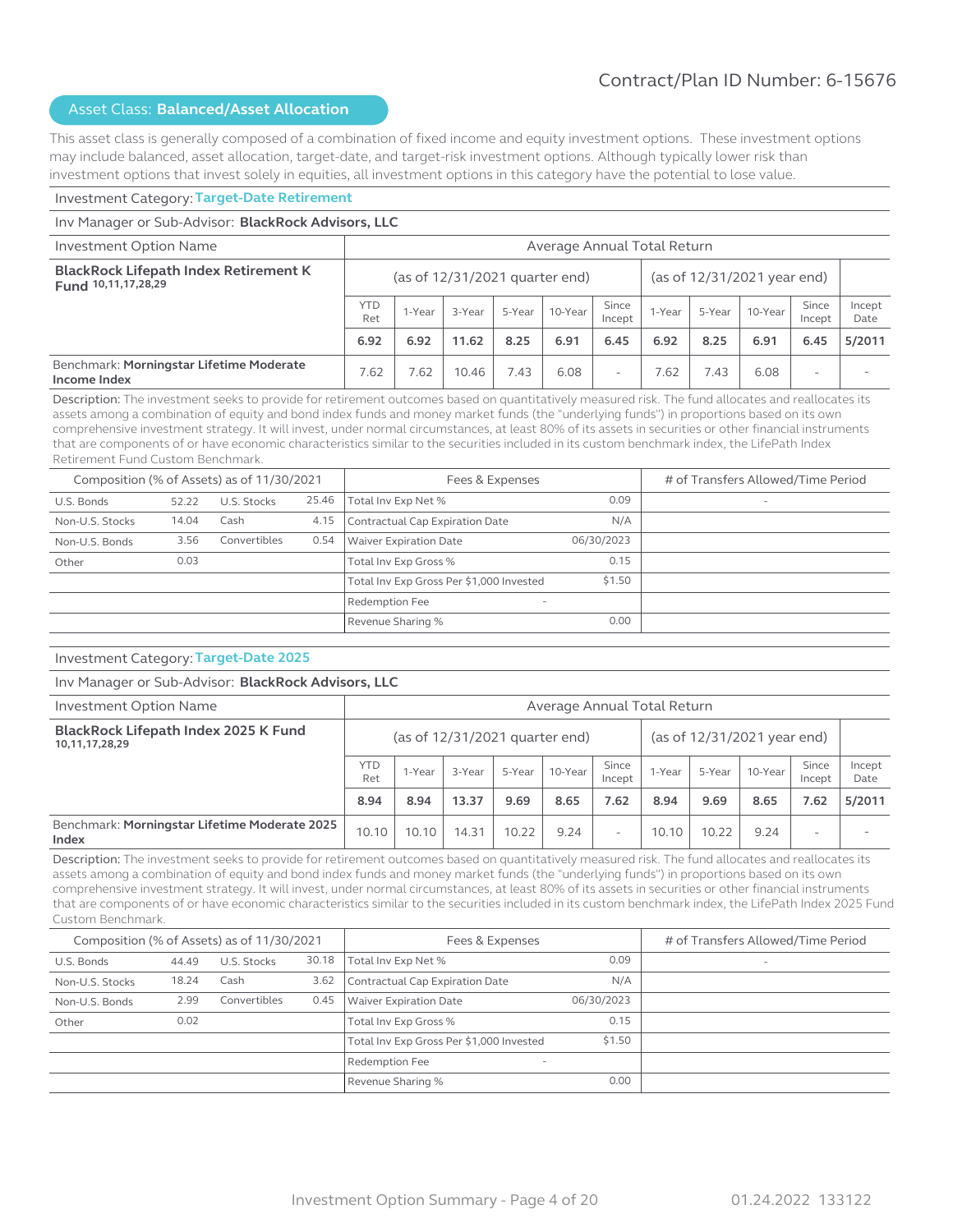This asset class is generally composed of a combination of fixed income and equity investment options. These investment options may include balanced, asset allocation, target-date, and target-risk investment options. Although typically lower risk than investment options that invest solely in equities, all investment options in this category have the potential to lose value.

#### Investment Category: **Target-Date 2030**

#### Inv Manager or Sub-Advisor: **BlackRock Advisors, LLC** Investment Option Name Average Annual Total Return **BlackRock Lifepath Index 2030 K Fund 10,11,17,28,29** (as of 12/31/2021 quarter end) (as of 12/31/2021 year end)  $YTD$  1-Year  $\begin{array}{|c|c|c|c|c|}\n\hline\n\text{Ret} & 1-\text{Year} & 3-\text{Year} & 5-\text{Year} & 10-\text{Year} & \text{Since} & \text{Incept} & \text{Incept}\n\hline\n\end{array}$  $\begin{array}{|c|c|c|c|c|}\n\hline\n\text{Incept} & \text{1-Year} & \text{5-Year} & \text{10-Year} & \text{Incept}\n\end{array}$ Incept Incept Date **11.42 11.42 15.10 10.88 9.57 8.35 11.42 10.88 9.57 8.35 5/2011** Benchmark: **Morningstar Lifetime Moderate 2030 Index Index Index Index Index Index Index Index Index Index Index Index Index Index Index Index Index Index Index Index Index Index Index Index Index Index Index Index**

Description: The investment seeks to provide for retirement outcomes based on quantitatively measured risk. The fund allocates and reallocates its assets among a combination of equity and bond index funds and money market funds (the "underlying funds") in proportions based on its own comprehensive investment strategy. It will invest, under normal circumstances, at least 80% of its assets in securities or other financial instruments that are components of or have economic characteristics similar to the securities included in its custom benchmark index, the LifePath Index 2030 Fund Custom Benchmark.

| Composition (% of Assets) as of 11/30/2021 |       |              |       | Fees & Expenses                            | # of Transfers Allowed/Time Period |                          |
|--------------------------------------------|-------|--------------|-------|--------------------------------------------|------------------------------------|--------------------------|
| U.S. Stocks                                | 36.71 | U.S. Bonds   | 34.05 | Total Inv Exp Net %                        | 0.09                               | $\overline{\phantom{a}}$ |
| Non-U.S. Stocks                            | 23.78 | Cash         | 2.86  | Contractual Cap Expiration Date            | N/A                                |                          |
| Non-U.S. Bonds                             | 2.22  | Convertibles | 0.34  | <b>Waiver Expiration Date</b>              | 06/30/2023                         |                          |
| Other                                      | 0.03  |              |       | Total Inv Exp Gross %                      | 0.15                               |                          |
|                                            |       |              |       | Total Inv Exp Gross Per \$1,000 Invested   | \$1.50                             |                          |
|                                            |       |              |       | Redemption Fee<br>$\overline{\phantom{a}}$ |                                    |                          |
|                                            |       |              |       | Revenue Sharing %                          | 0.00                               |                          |

#### Investment Category: **Target-Date 2035**

#### Inv Manager or Sub-Advisor: **BlackRock Advisors, LLC**

| Investment Option Name                                 |                   | Average Annual Total Return                                     |        |        |         |                 |        |        |         |                 |                |
|--------------------------------------------------------|-------------------|-----------------------------------------------------------------|--------|--------|---------|-----------------|--------|--------|---------|-----------------|----------------|
| BlackRock Lifepath Index 2035 K Fund<br>10,11,17,28,29 |                   | (as of $12/31/2021$ quarter end)<br>(as of 12/31/2021 year end) |        |        |         |                 |        |        |         |                 |                |
|                                                        | <b>YTD</b><br>Ret | 1-Year                                                          | 3-Year | 5-Year | 10-Year | Since<br>Incept | 1-Year | 5-Year | 10-Year | Since<br>Incept | Incept<br>Date |
|                                                        | 13.85             | 13.85                                                           | 16.80  | 12.04  | 10.43   | 9.03            | 13.85  | 12.04  | 10.43   | 9.03            | 5/2011         |
| Benchmark: Morningstar Lifetime Moderate 2035<br>Index | 13.63             | 13.63                                                           | 16.60  | 11.85  | 10.83   | -               | 13.63  | 11.85  | 10.83   |                 |                |

Description: The investment seeks to provide for retirement outcomes based on quantitatively measured risk. The fund allocates and reallocates its assets among a combination of equity and bond index funds and money market funds (the "underlying funds") in proportions based on its own comprehensive investment strategy. It will invest, under normal circumstances, at least 80% of its assets in securities or other financial instruments that are components of or have economic characteristics similar to the securities included in its custom benchmark index, the LifePath Index 2035 Fund Custom Benchmark.

| Composition (% of Assets) as of 11/30/2021 |       |                       |      | Fees & Expenses                            |            | # of Transfers Allowed/Time Period |
|--------------------------------------------|-------|-----------------------|------|--------------------------------------------|------------|------------------------------------|
| U.S. Stocks                                | 43.00 | Non-U.S. Stocks 29.06 |      | Total Inv Exp Net %                        | 0.09       | $\overline{\phantom{a}}$           |
| U.S. Bonds                                 | 23.93 | Cash                  | 2.23 | Contractual Cap Expiration Date            | N/A        |                                    |
| Non-U.S. Bonds                             | 1.51  | Convertibles          | 0.23 | Waiver Expiration Date                     | 06/30/2023 |                                    |
| Other                                      | 0.04  |                       |      | Total Inv Exp Gross %                      | 0.15       |                                    |
|                                            |       |                       |      | Total Inv Exp Gross Per \$1,000 Invested   | \$1.50     |                                    |
|                                            |       |                       |      | Redemption Fee<br>$\overline{\phantom{a}}$ |            |                                    |
|                                            |       |                       |      | Revenue Sharing %                          | 0.00       |                                    |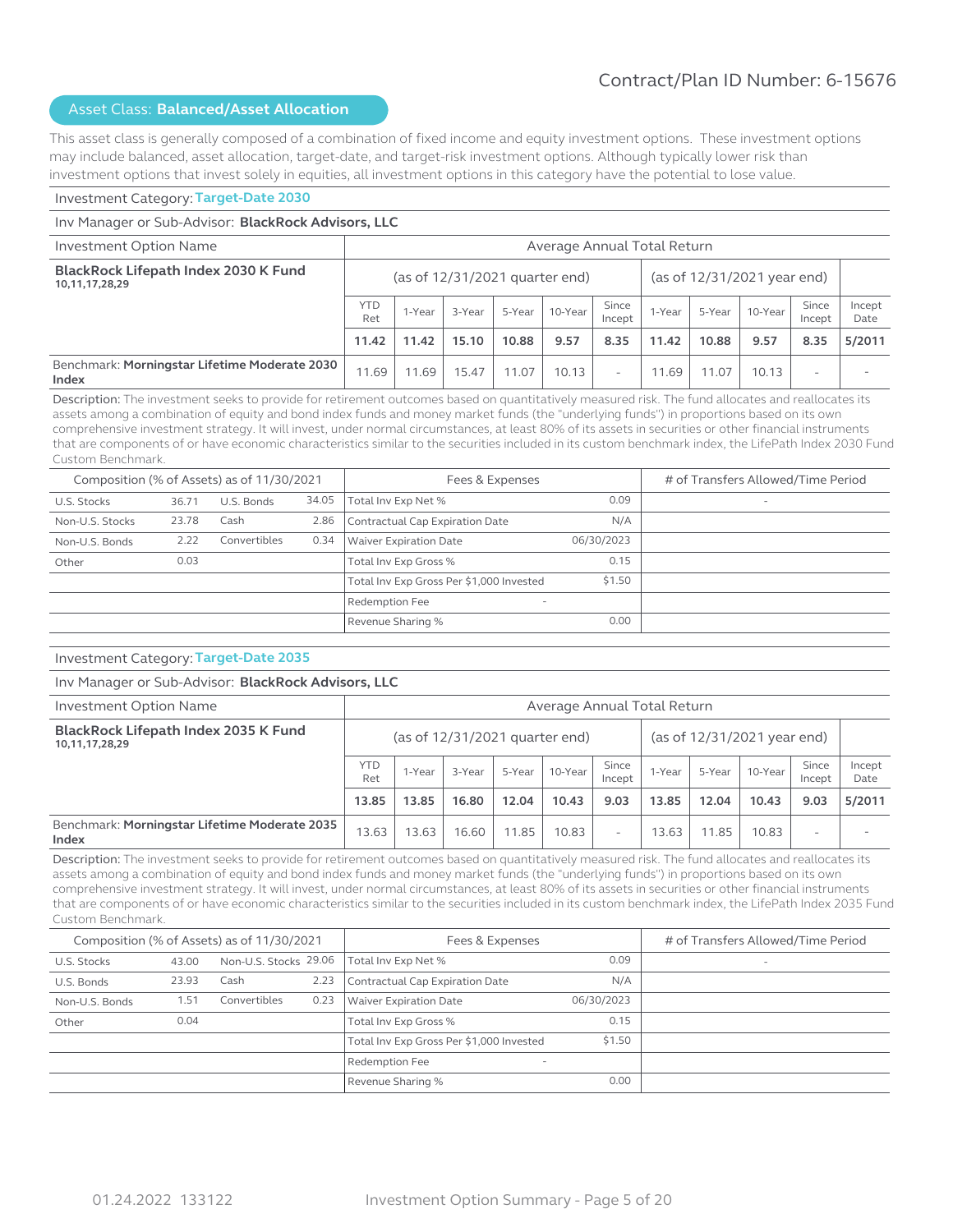This asset class is generally composed of a combination of fixed income and equity investment options. These investment options may include balanced, asset allocation, target-date, and target-risk investment options. Although typically lower risk than investment options that invest solely in equities, all investment options in this category have the potential to lose value.

#### Investment Category: **Target-Date 2040**

#### Inv Manager or Sub-Advisor: **BlackRock Advisors, LLC** Investment Option Name Average Annual Total Return **BlackRock Lifepath Index 2040 K Fund 10,11,17,28,29** (as of 12/31/2021 quarter end) (as of 12/31/2021 year end)  $YTD$  1-Year  $\begin{array}{|c|c|c|c|c|}\n\hline\n\text{Ret} & 1-\text{Year} & 3-\text{Year} & 5-\text{Year} & 10-\text{Year} & \text{Since} & \text{Incept} & \text{Incept}\n\hline\n\end{array}$  $\begin{array}{|c|c|c|c|c|}\n\hline\n\text{Incept} & \text{1-Year} & \text{5-Year} & \text{10-Year} & \text{Incept}\n\end{array}$ Incept Incept Date **16.05 16.05 18.29 13.03 11.21 9.64 16.05 13.03 11.21 9.64 5/2011** Benchmark: **Morningstar Lifetime Moderate 2040 Index Index Index Index Index Index Index Index Index Index Index Index Index Index Index Index Index Index Index Index Index Index Index Index Index Index Index Index**

Description: The investment seeks to provide for retirement outcomes based on quantitatively measured risk. The fund allocates and reallocates its assets among a combination of equity and bond index funds and money market funds (the "underlying funds") in proportions based on its own comprehensive investment strategy. It will invest, under normal circumstances, at least 80% of its assets in securities or other financial instruments that are components of or have economic characteristics similar to the securities included in its custom benchmark index, the LifePath Index 2040 Fund Custom Benchmark.

|                |       | Composition (% of Assets) as of 11/30/2021 |      | Fees & Expenses                            |            | # of Transfers Allowed/Time Period |
|----------------|-------|--------------------------------------------|------|--------------------------------------------|------------|------------------------------------|
| U.S. Stocks    | 48.87 | Non-U.S. Stocks 33.99                      |      | Total Inv Exp Net %                        | 0.09       | $\overline{\phantom{a}}$           |
| U.S. Bonds     | 14.42 | Cash                                       | 1.67 | Contractual Cap Expiration Date            | N/A        |                                    |
| Non-U.S. Bonds | 0.87  | Convertibles                               | 0.13 | Waiver Expiration Date                     | 06/30/2023 |                                    |
| Other          | 0.04  |                                            |      | Total Inv Exp Gross %                      | 0.15       |                                    |
|                |       |                                            |      | Total Inv Exp Gross Per \$1,000 Invested   | \$1.50     |                                    |
|                |       |                                            |      | Redemption Fee<br>$\overline{\phantom{0}}$ |            |                                    |
|                |       |                                            |      | Revenue Sharing %                          | 0.00       |                                    |

#### Investment Category: **Target-Date 2045**

#### Inv Manager or Sub-Advisor: **BlackRock Advisors, LLC**

| Investment Option Name                                 |                   | Average Annual Total Return                                     |        |        |         |                 |        |        |         |                 |                |
|--------------------------------------------------------|-------------------|-----------------------------------------------------------------|--------|--------|---------|-----------------|--------|--------|---------|-----------------|----------------|
| BlackRock Lifepath Index 2045 K Fund<br>10,11,17,28,29 |                   | (as of 12/31/2021 year end)<br>(as of $12/31/2021$ quarter end) |        |        |         |                 |        |        |         |                 |                |
|                                                        | <b>YTD</b><br>Ret | 1-Year                                                          | 3-Year | 5-Year | 10-Year | Since<br>Incept | 1-Year | 5-Year | 10-Year | Since<br>Incept | Incept<br>Date |
|                                                        | 17.81             | 17.81                                                           | 19.47  | 13.81  | 11.84   | 10.10           | 17.81  | 13.81  | 11.84   | 10.10           | 5/2011         |
| Benchmark: Morningstar Lifetime Moderate 2045<br>Index | 16.36             | 16.36                                                           | 17.99  | 12.70  | 11.36   | -               | 16.36  | 12.70  | 11.36   |                 |                |

Description: The investment seeks to provide for retirement outcomes based on quantitatively measured risk. The fund allocates and reallocates its assets among a combination of equity and bond index funds and money market funds (the "underlying funds") in proportions based on its own comprehensive investment strategy. It will invest, under normal circumstances, at least 80% of its assets in securities or other financial instruments that are components of or have economic characteristics similar to the securities included in its custom benchmark index, the LifePath Index 2045 Fund Custom Benchmark.

| Composition (% of Assets) as of 11/30/2021 |       |                       |      | Fees & Expenses                            |            | # of Transfers Allowed/Time Period |
|--------------------------------------------|-------|-----------------------|------|--------------------------------------------|------------|------------------------------------|
| U.S. Stocks                                | 53.75 | Non-U.S. Stocks 38.11 |      | Total Inv Exp Net %                        | 0.09       | $\overline{\phantom{a}}$           |
| U.S. Bonds                                 | 6.41  | Cash                  | 1.26 | Contractual Cap Expiration Date            | N/A        |                                    |
| Non-U.S. Bonds                             | 0.36  | Convertibles          | 0.06 | <b>Waiver Expiration Date</b>              | 06/30/2023 |                                    |
| Other                                      | 0.05  |                       |      | Total Inv Exp Gross %                      | 0.15       |                                    |
|                                            |       |                       |      | Total Inv Exp Gross Per \$1,000 Invested   | \$1.50     |                                    |
|                                            |       |                       |      | Redemption Fee<br>$\overline{\phantom{a}}$ |            |                                    |
|                                            |       |                       |      | Revenue Sharing %                          | 0.00       |                                    |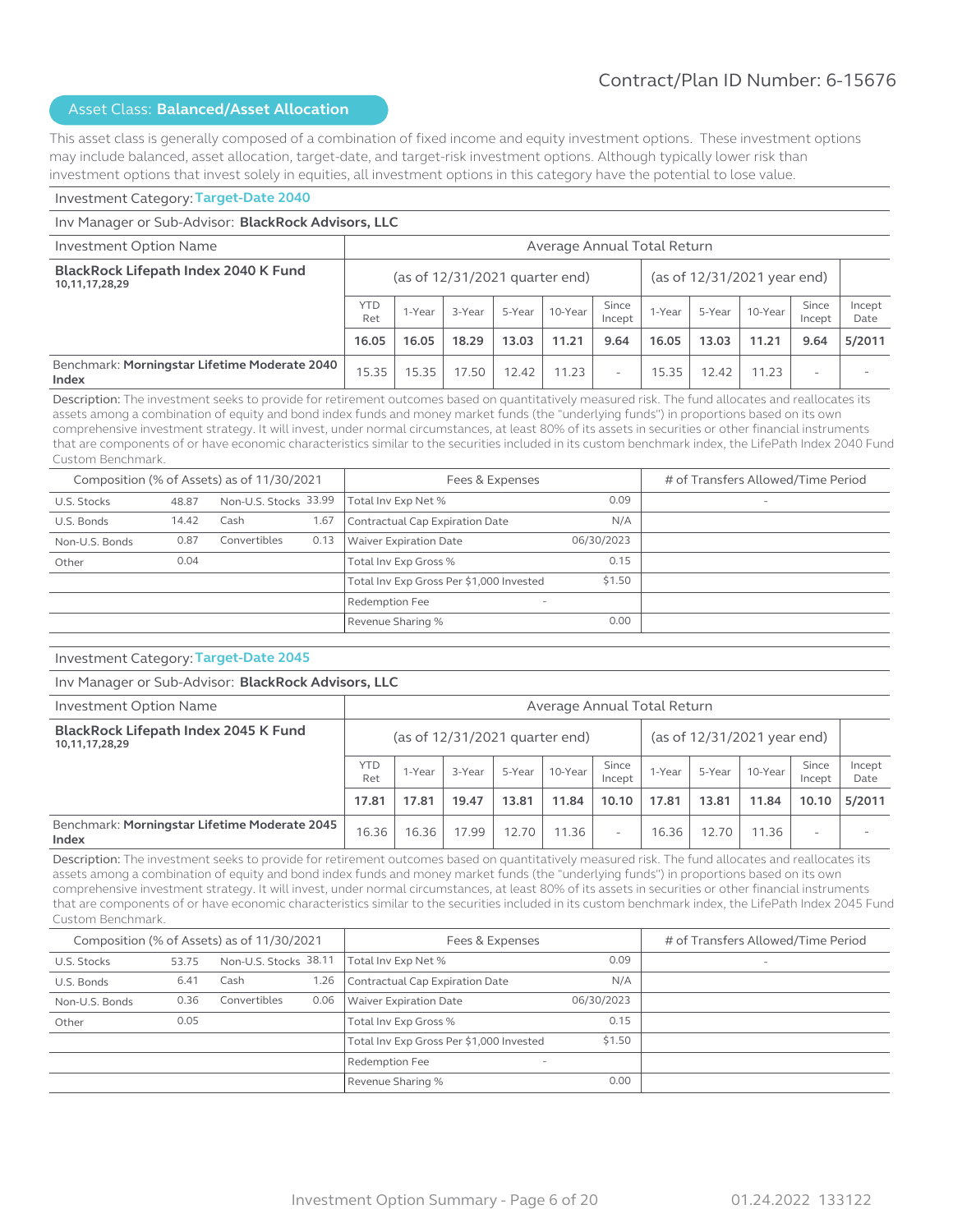This asset class is generally composed of a combination of fixed income and equity investment options. These investment options may include balanced, asset allocation, target-date, and target-risk investment options. Although typically lower risk than investment options that invest solely in equities, all investment options in this category have the potential to lose value.

#### Investment Category: **Target-Date 2050**

#### Inv Manager or Sub-Advisor: **BlackRock Advisors, LLC** Investment Option Name Average Annual Total Return **BlackRock Lifepath Index 2050 K Fund 10,11,17,28,29** (as of 12/31/2021 quarter end) (as of 12/31/2021 year end)  $YTD$  1-Year  $\begin{array}{|c|c|c|c|c|}\n\hline\n\text{Ret} & 1-\text{Year} & 3-\text{Year} & 5-\text{Year} & 10-\text{Year} & \text{Since} & \text{Incept} & \text{Incept}\n\hline\n\end{array}$  $\begin{array}{|c|c|c|c|c|}\n\hline\n\text{Incept} & \text{1-Year} & \text{5-Year} & \text{10-Year} & \text{Incept}\n\end{array}$ Incept Incept Date **18.75 18.75 20.09 14.15 12.23 10.37 18.75 14.15 12.23 10.37 5/2011** Benchmark: **Morningstar Lifetime Moderate 2050 Index Index Index Index Index Index Index Index Index Index Index Index Index Index Index Index Index Index Index Index Index Index Index Index Index Index Index Index**

Description: The investment seeks to provide for retirement outcomes based on quantitatively measured risk. The fund allocates and reallocates its assets among a combination of equity and bond index funds and money market funds (the "underlying funds") in proportions based on its own comprehensive investment strategy. It will invest, under normal circumstances, at least 80% of its assets in securities or other financial instruments that are components of or have economic characteristics similar to the securities included in its custom benchmark index, the LifePath Index 2050 Fund Custom Benchmark.

| Composition (% of Assets) as of 11/30/2021 |       |       |                       | Fees & Expenses                            |            | # of Transfers Allowed/Time Period |
|--------------------------------------------|-------|-------|-----------------------|--------------------------------------------|------------|------------------------------------|
| U.S. Stocks                                | 56.57 |       | Non-U.S. Stocks 40.49 | Total Inv Exp Net %                        | 0.09       | $\overline{\phantom{a}}$           |
| U.S. Bonds                                 | 1.77  | Cash  | 0.99                  | Contractual Cap Expiration Date            | N/A        |                                    |
| Non-U.S. Bonds                             | 0.10  | Other | 0.05                  | Waiver Expiration Date                     | 06/30/2023 |                                    |
| Convertibles                               | 0.01  |       |                       | Total Inv Exp Gross %                      | 0.15       |                                    |
|                                            |       |       |                       | Total Inv Exp Gross Per \$1,000 Invested   | \$1.50     |                                    |
|                                            |       |       |                       | Redemption Fee<br>$\overline{\phantom{0}}$ |            |                                    |
|                                            |       |       |                       | Revenue Sharing %                          | 0.00       |                                    |

#### Investment Category: **Target-Date 2055**

#### Inv Manager or Sub-Advisor: **BlackRock Advisors, LLC**

| Investment Option Name                                 |                   | Average Annual Total Return                                     |        |        |           |                 |        |        |         |                 |                |
|--------------------------------------------------------|-------------------|-----------------------------------------------------------------|--------|--------|-----------|-----------------|--------|--------|---------|-----------------|----------------|
| BlackRock Lifepath Index 2055 K Fund<br>10,11,17,28,29 |                   | (as of $12/31/2021$ quarter end)<br>(as of 12/31/2021 year end) |        |        |           |                 |        |        |         |                 |                |
|                                                        | <b>YTD</b><br>Ret | 1-Year                                                          | 3-Year | 5-Year | 10-Year   | Since<br>Incept | 1-Year | 5-Year | 10-Year | Since<br>Incept | Incept<br>Date |
|                                                        | 18.87             | 18.87                                                           | 20.16  | 14.20  | 12.45     | 10.50           | 18.87  | 14.20  | 12.45   | 10.50           | 5/2011         |
| Benchmark: Morningstar Lifetime Moderate 2055<br>Index | 16.50             | 16.50                                                           | 18.05  | 12.71  | $11.24$ . | -               | 16.50  | 12.71  | 1.24    |                 |                |

Description: The investment seeks to provide for retirement outcomes based on quantitatively measured risk. The fund allocates and reallocates its assets among a combination of equity and bond index funds and money market funds (the "underlying funds") in proportions based on its own comprehensive investment strategy. It will invest, under normal circumstances, at least 80% of its assets in securities or other financial instruments that are components of or have economic characteristics similar to the securities included in its custom benchmark index, the LifePath Index 2055 Fund Custom Benchmark.

|                | Composition (% of Assets) as of 11/30/2021<br>Non-U.S. Stocks 41.01<br>56.96<br>U.S. Bonds<br>0.99<br>Other<br>0.06<br>0.01 |  |      | Fees & Expenses                            | # of Transfers Allowed/Time Period |                          |
|----------------|-----------------------------------------------------------------------------------------------------------------------------|--|------|--------------------------------------------|------------------------------------|--------------------------|
| U.S. Stocks    |                                                                                                                             |  |      | Total Inv Exp Net %                        | 0.09                               | $\overline{\phantom{a}}$ |
| Cash           |                                                                                                                             |  | 0.92 | Contractual Cap Expiration Date            | N/A                                |                          |
| Non-U.S. Bonds |                                                                                                                             |  | 0.05 | Waiver Expiration Date                     | 06/30/2023                         |                          |
| Convertibles   |                                                                                                                             |  |      | Total Inv Exp Gross %                      | 0.15                               |                          |
|                |                                                                                                                             |  |      | Total Inv Exp Gross Per \$1,000 Invested   | \$1.50                             |                          |
|                |                                                                                                                             |  |      | Redemption Fee<br>$\overline{\phantom{a}}$ |                                    |                          |
|                |                                                                                                                             |  |      | Revenue Sharing %                          | 0.00                               |                          |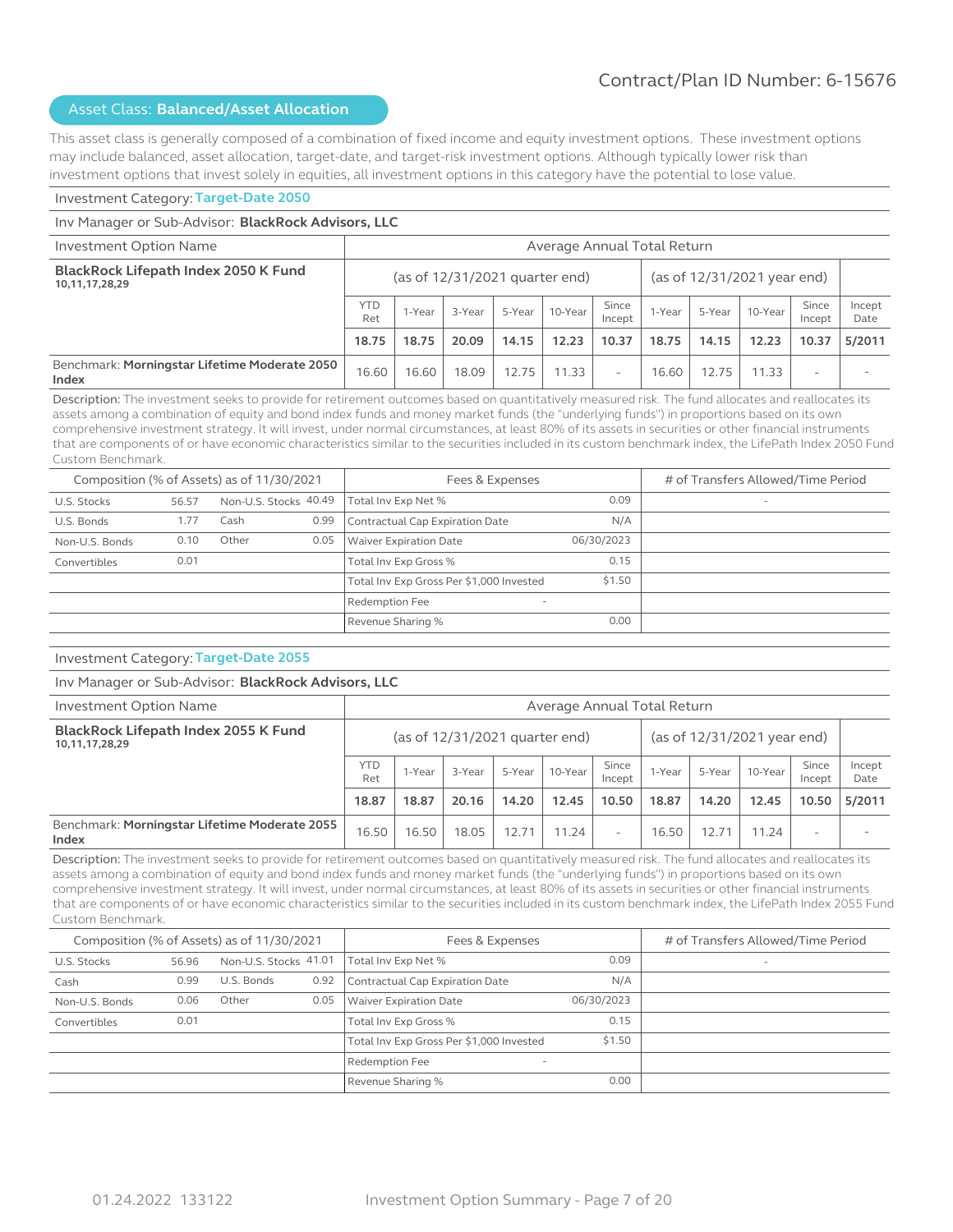This asset class is generally composed of a combination of fixed income and equity investment options. These investment options may include balanced, asset allocation, target-date, and target-risk investment options. Although typically lower risk than investment options that invest solely in equities, all investment options in this category have the potential to lose value.

#### Investment Category: **Target-Date 2060**

#### Inv Manager or Sub-Advisor: **BlackRock Advisors, LLC** Investment Option Name Average Annual Total Return **BlackRock Lifepath Index 2060 K Fund 10,11,17,28,29** (as of 12/31/2021 quarter end) (as of 12/31/2021 year end)  $YTD$  1-Year  $\begin{array}{|c|c|c|c|c|}\n\hline\n\text{Ret} & 1-\text{Year} & 3-\text{Year} & 5-\text{Year} & 10-\text{Year} & \text{Since} & \text{Incept} & \text{Incept}\n\hline\n\end{array}$  $\begin{array}{|c|c|c|c|c|}\n\hline\n\text{Incept} & \text{1-Year} & \text{5-Year} & \text{10-Year} & \text{Incept}\n\end{array}$ Incept Incept Date **18.80 18.80 20.16 14.20 - 14.86 18.80 14.20 - 14.86 2/2016** Benchmark: **Morningstar Lifetime Moderate 2060 Index Index Index Index Index Index Index Index Index Index Index Index Index Index Index Index Index Index Index Index Index Index Index Index Index Index Index Index**

Description: The investment seeks to provide for retirement outcomes based on quantitatively measured risk. The fund allocates and reallocates its assets among a combination of equity and bond index funds and money market funds (the "underlying funds") in proportions based on its own comprehensive investment strategy. It will invest, under normal circumstances, at least 80% of its assets in securities or other financial instruments that are components of or have economic characteristics similar to the securities included in its custom benchmark index, the LifePath Index 2060 Fund Custom Benchmark.

|                | Composition (% of Assets) as of 11/30/2021<br>Non-U.S. Stocks 41.11<br>56.87<br>U.S. Bonds<br>0.98<br>Other<br>0.06<br>0.01 |  |      | Fees & Expenses                                   | # of Transfers Allowed/Time Period |                          |
|----------------|-----------------------------------------------------------------------------------------------------------------------------|--|------|---------------------------------------------------|------------------------------------|--------------------------|
| U.S. Stocks    |                                                                                                                             |  |      | Total Inv Exp Net %                               | 0.09                               | $\overline{\phantom{a}}$ |
| Cash           |                                                                                                                             |  | 0.91 | Contractual Cap Expiration Date                   | N/A                                |                          |
| Non-U.S. Bonds |                                                                                                                             |  | 0.05 | <b>Waiver Expiration Date</b>                     | 06/30/2023                         |                          |
| Convertibles   |                                                                                                                             |  |      | Total Inv Exp Gross %                             | 0.16                               |                          |
|                |                                                                                                                             |  |      | Total Inv Exp Gross Per \$1,000 Invested          | \$1.60                             |                          |
|                |                                                                                                                             |  |      | <b>Redemption Fee</b><br>$\overline{\phantom{a}}$ |                                    |                          |
|                |                                                                                                                             |  |      | Revenue Sharing %                                 | 0.00                               |                          |

#### Investment Category: **Target-Date 2065+**

#### Inv Manager or Sub-Advisor: **BlackRock Advisors, LLC**

| Investment Option Name                                 |                   | Average Annual Total Return                                   |                          |                          |         |                          |        |                          |         |                 |                |
|--------------------------------------------------------|-------------------|---------------------------------------------------------------|--------------------------|--------------------------|---------|--------------------------|--------|--------------------------|---------|-----------------|----------------|
| BlackRock Lifepath Index 2065 K Fund<br>10,11,17,28,29 |                   | (as of 12/31/2021 year end)<br>(as of 12/31/2021 quarter end) |                          |                          |         |                          |        |                          |         |                 |                |
|                                                        | <b>YTD</b><br>Ret | 1-Year                                                        | 3-Year                   | 5-Year                   | 10-Year | Since<br>Incept          | 1-Year | 5-Year                   | 10-Year | Since<br>Incept | Incept<br>Date |
|                                                        | 18.87             | 18.87                                                         | $\overline{\phantom{a}}$ | $\overline{\phantom{a}}$ | $\sim$  | 18.71                    | 18.87  | $\overline{\phantom{a}}$ |         | 18.71           | 10/2019        |
| Benchmark: Morningstar Lifetime Moderate 2060<br>Index | 16.33             | 16.33                                                         | 17.95                    | 12.65                    | 11.13   | $\overline{\phantom{0}}$ | 16.33  | 12.65                    | 11.13   | 16.02           |                |

Description: The investment seeks to provide for retirement outcomes based on quantitatively measured risk. The fund allocates and reallocates its assets among a combination of equity and bond index funds and money market funds (the "underlying funds") in proportions based on its own comprehensive investment strategy. It will invest, under normal circumstances, at least 80% of its assets in securities or other financial instruments that are components of or have economic characteristics similar to the securities included in its custom benchmark index, the LifePath Index 2065 Fund Custom Benchmark.

|                | Composition (% of Assets) as of 11/30/2021<br>Non-U.S. Stocks 41.25<br>56.75<br>U.S. Bonds<br>0.99<br>Other<br>0.07<br>0.01 |  |      | Fees & Expenses                            | # of Transfers Allowed/Time Period |                          |
|----------------|-----------------------------------------------------------------------------------------------------------------------------|--|------|--------------------------------------------|------------------------------------|--------------------------|
| U.S. Stocks    |                                                                                                                             |  |      | Total Inv Exp Net %                        | 0.09                               | $\overline{\phantom{a}}$ |
| Cash           |                                                                                                                             |  | 0.87 | Contractual Cap Expiration Date            | N/A                                |                          |
| Non-U.S. Bonds |                                                                                                                             |  | 0.05 | <b>Waiver Expiration Date</b>              | 06/30/2023                         |                          |
| Convertibles   |                                                                                                                             |  |      | Total Inv Exp Gross %                      | 0.39                               |                          |
|                |                                                                                                                             |  |      | Total Inv Exp Gross Per \$1,000 Invested   | \$3.90                             |                          |
|                |                                                                                                                             |  |      | Redemption Fee<br>$\overline{\phantom{a}}$ |                                    |                          |
|                |                                                                                                                             |  |      | Revenue Sharing %                          | 0.00                               |                          |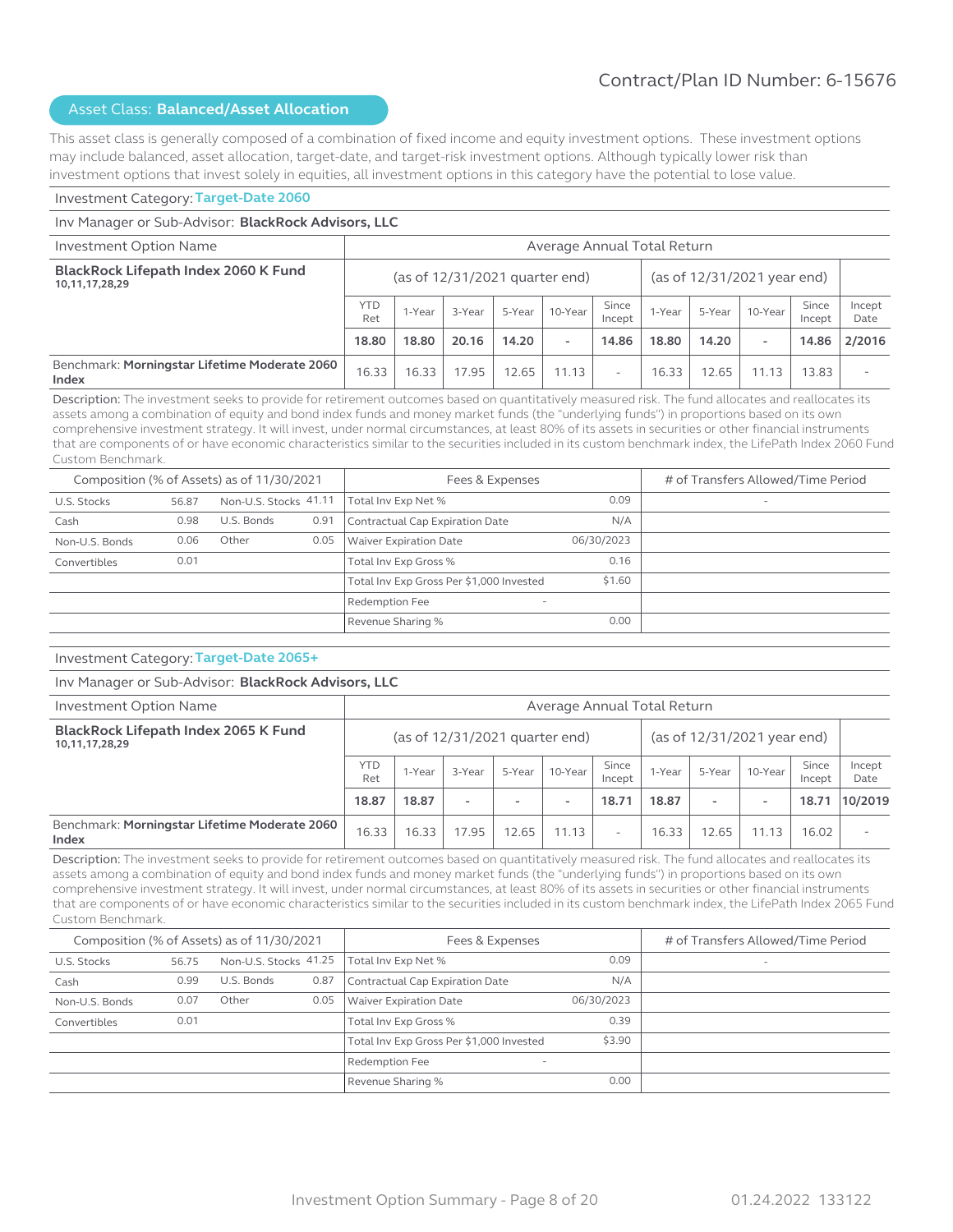# Asset Class: **Large U.S. Equity**

This asset class is generally composed of investment options that invest in stocks, or shares of ownership in large, well-established, U.S. companies. These investment options typically carry more risk than fixed income investment options but have the potential for higher returns over longer time periods. They may be an appropriate choice for long-term investors who are seeking the potential for growth. All investment options in this category have the potential to lose value.

#### Investment Category: **Large Value**

#### Inv Manager or Sub-Advisor: **Principal Global Investors**

| Investment Option Name              | Average Annual Total Return |                                                                 |        |          |         |                          |        |        |         |                 |                |
|-------------------------------------|-----------------------------|-----------------------------------------------------------------|--------|----------|---------|--------------------------|--------|--------|---------|-----------------|----------------|
| Equity Income R5 Fund B,8,F         |                             | (as of 12/31/2021 year end)<br>(as of $12/31/2021$ quarter end) |        |          |         |                          |        |        |         |                 |                |
|                                     | <b>YTD</b><br>Ret           | 1-Year                                                          | 3-Year | $5-Year$ | 10-Year | Since<br>Incept          | 1-Year | 5-Year | 10-Year | Since<br>Incept | Incept<br>Date |
|                                     | 22.00                       | 22.00                                                           | 18.60  | 13.78    | 12.98   | 9.08                     | 22.00  | 13.78  | 12.98   | 9.08            | 3/2010         |
| Benchmark: Russell 1000 Value Index | 25.16                       | 25.16                                                           | 7.64   | 11.16    | 12.97   | $\overline{\phantom{a}}$ | 25.16  | 11.16  | 12.97   |                 |                |

Description: The investment seeks to provide current income and long-term growth of income and capital. Under normal circumstances, the fund invests at least 80% of its net assets, plus any borrowings for investment purposes, in dividend-paying equity securities at the time of purchase. It usually invests in equity securities of companies with large and medium market capitalizations. The fund invests in value equity securities, an investment strategy that emphasizes buying equity securities that appear to be undervalued.

|             |       | Composition (% of Assets) as of 11/30/2021 | Fees & Expenses                            |        | # of Transfers Allowed/Time Period |
|-------------|-------|--------------------------------------------|--------------------------------------------|--------|------------------------------------|
| U.S. Stocks | 83.96 | Non-U.S. Stocks 14.24                      | Total Inv Exp Net %                        | 0.77   | 1/30 day period                    |
| Cash        | 1.80  |                                            | Contractual Cap Expiration Date            | N/A    |                                    |
|             |       |                                            | Waiver Expiration Date                     | N/A    |                                    |
|             |       |                                            | Total Inv Exp Gross %                      | 0.77   |                                    |
|             |       |                                            | Total Inv Exp Gross Per \$1,000 Invested   | \$7.70 |                                    |
|             |       |                                            | Redemption Fee<br>$\overline{\phantom{a}}$ |        |                                    |
|             |       |                                            | Revenue Sharing %                          | 0.48   |                                    |

#### Investment Category: **Large Blend**

#### Inv Manager or Sub-Advisor: **Principal Global Investors**

| Investment Option Name                    | Average Annual Total Return |                                                               |        |        |             |                 |        |        |         |                 |                |
|-------------------------------------------|-----------------------------|---------------------------------------------------------------|--------|--------|-------------|-----------------|--------|--------|---------|-----------------|----------------|
| LargeCap S&P 500 Index R5 Fund B,2,4,24,F |                             | (as of 12/31/2021 year end)<br>(as of 12/31/2021 quarter end) |        |        |             |                 |        |        |         |                 |                |
|                                           | <b>YTD</b><br>Ret           | 1-Year                                                        | 3-Year | 5-Year | $ 10-Year $ | Since<br>Incept | 1-Year | 5-Year | 10-Year | Since<br>Incept | Incept<br>Date |
|                                           | 28.14                       | 28.14                                                         | 25.53  | 17.96  | 16.06       | 7.79            | 28.14  | 17.96  | 16.06   | 7.79            | 12/2000        |
| Benchmark: Standard & Poor's 500 Index    | 28.71                       | 28.71                                                         | 26.07  | 18.47  | 16.55       |                 | 28.71  | 18.47  | 16.55   | ۰               |                |

Description: The investment seeks long-term growth of capital. Under normal circumstances, the fund invests at least 80% of its net assets, plus any borrowings for investment purposes, in equity securities of companies that compose the S&P 500 Index at the time of purchase. The index is designed to represent U.S. equities with risk/return characteristics of the large cap universe.

|             |       | Composition (% of Assets) as of 11/30/2021 |      | Fees & Expenses                            | # of Transfers Allowed/Time Period |                 |
|-------------|-------|--------------------------------------------|------|--------------------------------------------|------------------------------------|-----------------|
| U.S. Stocks | 99.00 | Non-U.S. Stocks                            | 1.01 | Total Inv Exp Net %                        | 0.41                               | 1/30 day period |
| Cash        | 0.00  |                                            |      | Contractual Cap Expiration Date            | N/A                                |                 |
|             |       |                                            |      | <b>Waiver Expiration Date</b>              | N/A                                |                 |
|             |       |                                            |      | Total Inv Exp Gross %                      | 0.41                               |                 |
|             |       |                                            |      | Total Inv Exp Gross Per \$1,000 Invested   | \$4.10                             |                 |
|             |       |                                            |      | Redemption Fee<br>$\overline{\phantom{a}}$ |                                    |                 |
|             |       |                                            |      | Revenue Sharing %                          | 0.26                               |                 |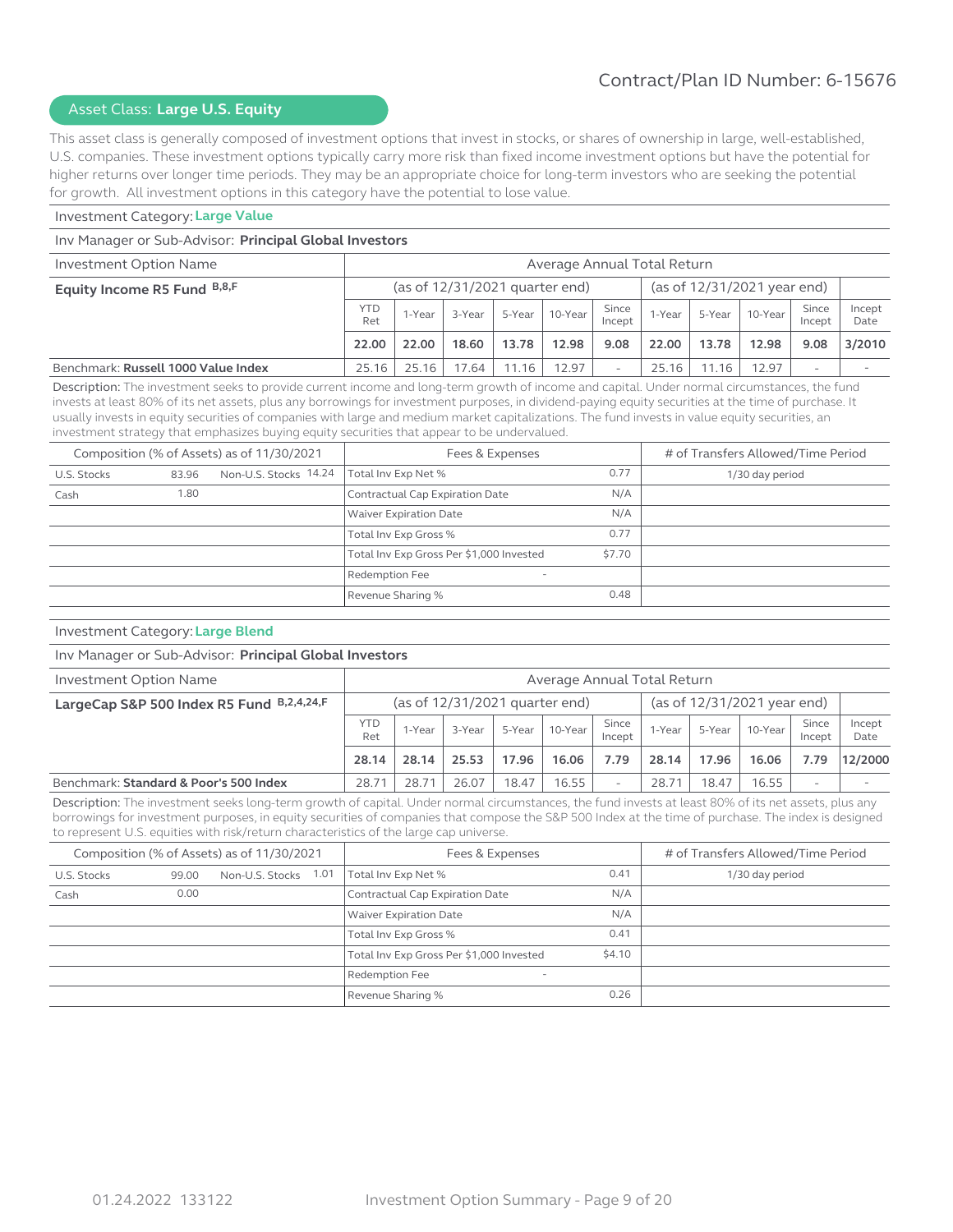# Asset Class: **Large U.S. Equity**

This asset class is generally composed of investment options that invest in stocks, or shares of ownership in large, well-established, U.S. companies. These investment options typically carry more risk than fixed income investment options but have the potential for higher returns over longer time periods. They may be an appropriate choice for long-term investors who are seeking the potential for growth. All investment options in this category have the potential to lose value.

#### Investment Category: **Large Growth**

#### Inv Manager or Sub-Advisor: **Calvert Asset Management**

| Investment Option Name               | Average Annual Total Return |                                                                   |        |        |         |                 |                    |        |         |                 |                |
|--------------------------------------|-----------------------------|-------------------------------------------------------------------|--------|--------|---------|-----------------|--------------------|--------|---------|-----------------|----------------|
| Calvert Equity I Fund 23             |                             | (as of $12/31/2021$ year end)<br>(as of $12/31/2021$ quarter end) |        |        |         |                 |                    |        |         |                 |                |
|                                      | <b>YTD</b><br>Ret           | 1-Year                                                            | 3-Year | 5-Year | 10-Year | Since<br>Incept | <sub>1</sub> -Year | 5-Year | 10-Year | Since<br>Incept | Incept<br>Date |
|                                      | 29.24                       | 29.24                                                             | 30.12  | 24.01  | 18.22   | 10.83           | 29.24              | 24.01  | 18.22   |                 | 10.83 11/1999  |
| Benchmark: Russell 1000 Growth Index | 27.60                       | 27.60                                                             | 34.08  | 25.32  | 19.79   |                 | 27.60              | 25.32  | 19.79   | -               |                |

Description: The investment seeks growth of capital through investment in stocks believed to offer opportunities for potential capital appreciation. The fund normally invests at least 80% of its net assets, including borrowings for investment purposes, in equity securities (common stock). It will normally invest in common stocks of companies having market capitalizations that rank among the top 1,000 U.S. listed companies. The fund may invest up to 25% of its assets in U.S. dollar-denominated securities of foreign companies that trade on U.S. exchanges or in the over-the-counter market (including depositary receipts which evidence ownership in underlying foreign stocks).

| Composition (% of Assets) as of 10/31/2021 |       |            |      | Fees & Expenses                            |        | # of Transfers Allowed/Time Period |
|--------------------------------------------|-------|------------|------|--------------------------------------------|--------|------------------------------------|
| U.S. Stocks                                | 94.52 | Cash       | 2.75 | Total Inv Exp Net %                        | 0.69   | $\overline{\phantom{a}}$           |
| Non-U.S. Stocks                            | 2.49  | U.S. Bonds | 0.20 | Contractual Cap Expiration Date            | N/A    |                                    |
| Other                                      | 0.03  | Preferred  | 0.02 | Waiver Expiration Date                     | N/A    |                                    |
|                                            |       |            |      | Total Inv Exp Gross %                      | 0.69   |                                    |
|                                            |       |            |      | Total Inv Exp Gross Per \$1,000 Invested   | \$6.90 |                                    |
|                                            |       |            |      | Redemption Fee<br>$\overline{\phantom{a}}$ |        |                                    |
|                                            |       |            |      | Revenue Sharing %                          | 0.10   |                                    |

#### Inv Manager or Sub-Advisor: **T. Rowe Price/Brown Advisory**

| Investment Option Name               | Average Annual Total Return |        |        |        |                                  |                 |        |        |                             |                 |                |
|--------------------------------------|-----------------------------|--------|--------|--------|----------------------------------|-----------------|--------|--------|-----------------------------|-----------------|----------------|
| LargeCap Growth I R5 Fund B,18,27,F  |                             |        |        |        | (as of $12/31/2021$ quarter end) |                 |        |        | (as of 12/31/2021 year end) |                 |                |
|                                      | <b>YTD</b><br>Ret           | 1-Year | 3-Year | 5-Year | 10-Year                          | Since<br>Incept | 1-Year | 5-Year | 10-Year                     | Since<br>Incept | Incept<br>Date |
|                                      | 21.53                       | 21.53  | 30.49  | 25.13  | 19.07                            | 8.77            | 21.53  | 25.13  | 19.07                       | 8.77            | 12/2000        |
| Benchmark: Russell 1000 Growth Index | 27.60                       | 27.60  | 34.08  | 25.32  | 19.79                            |                 | 27.60  | 25.32  | 19.79                       |                 |                |

Description: The investment seeks long-term growth of capital. The fund normally invests at least 80% of its net assets, plus any borrowings for investment purposes, in equity securities of companies with large market capitalizations at the time of purchase. It invests in growth equity securities, an investment strategy that emphasizes buying equity securities of companies whose potential for growth of capital and earnings is expected to be above average. The fund is non-diversified.

|             |       | Composition (% of Assets) as of 11/30/2021 |      | Fees & Expenses                            |            | # of Transfers Allowed/Time Period |
|-------------|-------|--------------------------------------------|------|--------------------------------------------|------------|------------------------------------|
| U.S. Stocks | 93.74 | Non-U.S. Stocks 5.09                       |      | Total Inv Exp Net %                        | 0.85       | 1/30 day period                    |
| Cash        | 0.95  | Preferred                                  | 0.16 | Contractual Cap Expiration Date            | N/A        |                                    |
| Other       | 0.05  |                                            |      | <b>Waiver Expiration Date</b>              | 02/28/2022 |                                    |
|             |       |                                            |      | Total Inv Exp Gross %                      | 0.87       |                                    |
|             |       |                                            |      | Total Inv Exp Gross Per \$1,000 Invested   | \$8.70     |                                    |
|             |       |                                            |      | Redemption Fee<br>$\overline{\phantom{a}}$ |            |                                    |
|             |       |                                            |      | Revenue Sharing %                          | 0.46       |                                    |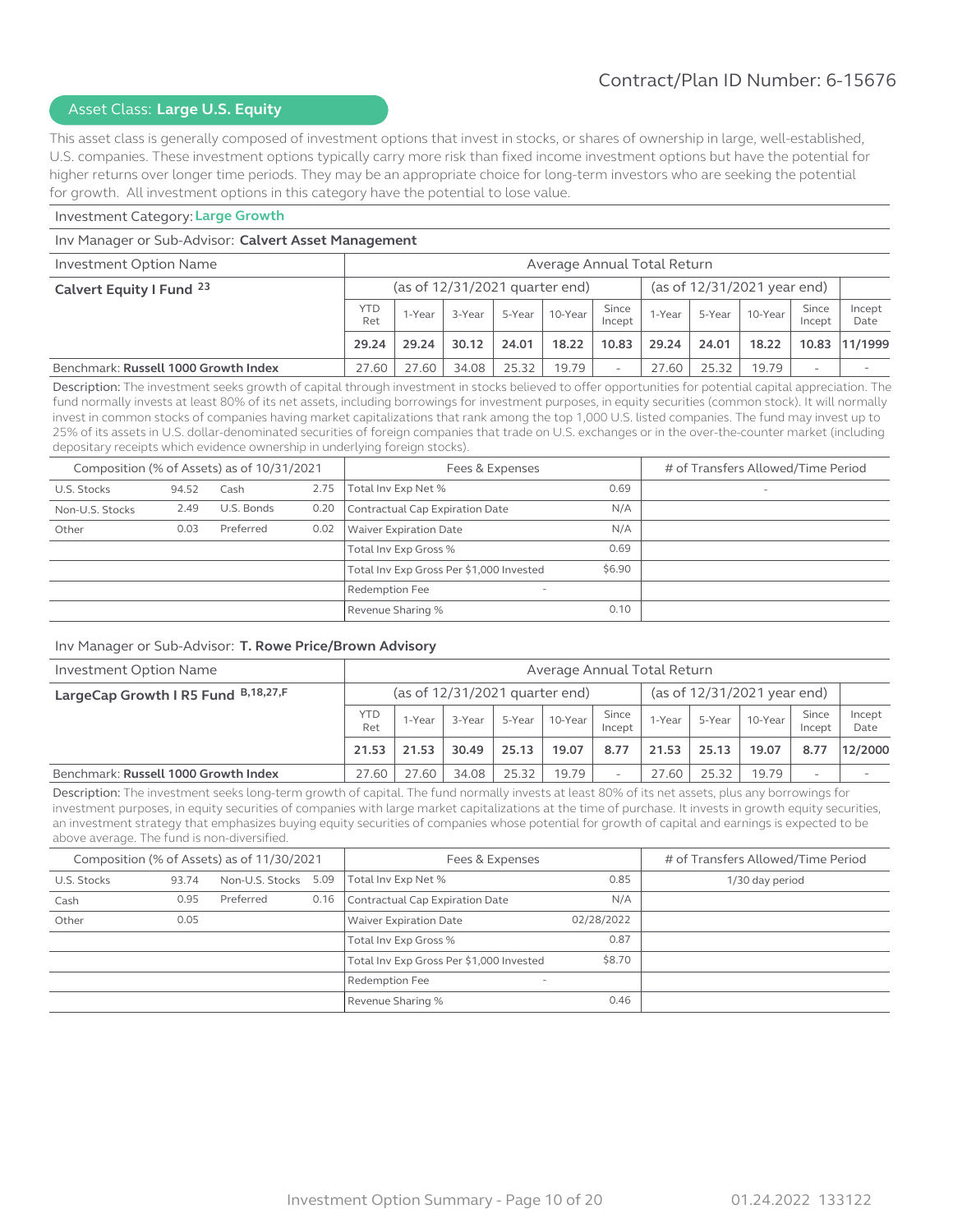# Asset Class: **Small/Mid U.S. Equity**

This asset class is generally composed of investment options that invest in stocks, or shares of ownership in small- to medium-sized U.S. companies. These investment options typically carry more risk than larger U.S. equity investment options but have the potential for higher returns. They may be an appropriate choice for long-term investors who are seeking the potential for growth. All investment options in this category have the potential to lose value.

#### Investment Category: **Mid Cap Value**

#### Inv Manager or Sub-Advisor: **LA Capital Mgmt/Victory**

| Investment Option Name                    | Average Annual Total Return |        |                                  |       |                |                          |        |                             |         |                 |                |
|-------------------------------------------|-----------------------------|--------|----------------------------------|-------|----------------|--------------------------|--------|-----------------------------|---------|-----------------|----------------|
| MidCap Value I R5 Fund B, 1, 8, 12, 18, F |                             |        | (as of $12/31/2021$ quarter end) |       |                |                          |        | (as of 12/31/2021 year end) |         |                 |                |
|                                           | <b>YTD</b><br>Ret           | 1-Year | 3-Year                           |       | 5-Year 10-Year | Since<br>Incept          | 1-Year | 5-Year                      | 10-Year | Since<br>Incept | Incept<br>Date |
|                                           | 30.97                       | 30.97  | 20.77                            | 12.37 | 12.97          | 10.16                    | 30.97  | 12.37                       | 12.97   | 10.16           | 6/2004         |
| Benchmark: Russell Midcap Value Index     | 28.34                       | 28.34  | 19.62                            | 11.22 | 13.44          | $\overline{\phantom{a}}$ | 28.34  | 11.22                       | 13.44   |                 |                |

Description: The investment seeks long-term growth of capital. Under normal circumstances, the fund invests at least 80% of its net assets, plus any borrowings for investment purposes, in equity securities of companies with medium market capitalizations at the time of purchase. It invests in value equity securities, an investment strategy that emphasizes buying equity securities that appear to be undervalued. The fund also invests in real estate investment trusts.

|             |       | Composition (% of Assets) as of 11/30/2021 | Fees & Expenses                            | # of Transfers Allowed/Time Period |                 |
|-------------|-------|--------------------------------------------|--------------------------------------------|------------------------------------|-----------------|
| U.S. Stocks | 96.26 | Non-U.S. Stocks 2.21                       | Total Inv Exp Net %                        | 0.89                               | 1/30 day period |
| Cash        | 1.53  |                                            | Contractual Cap Expiration Date            | N/A                                |                 |
|             |       |                                            | Waiver Expiration Date                     | 02/28/2022                         |                 |
|             |       |                                            | Total Inv Exp Gross %                      | 0.91                               |                 |
|             |       |                                            | Total Inv Exp Gross Per \$1,000 Invested   | \$9.10                             |                 |
|             |       |                                            | Redemption Fee<br>$\overline{\phantom{a}}$ |                                    |                 |
|             |       |                                            | Revenue Sharing %                          | 0.41                               |                 |

#### Investment Category: **Mid Cap Blend**

#### Inv Manager or Sub-Advisor: **Principal Global Investors**

| Investment Option Name                                 | Average Annual Total Return |                                                                 |        |        |         |                          |        |        |         |                 |                |
|--------------------------------------------------------|-----------------------------|-----------------------------------------------------------------|--------|--------|---------|--------------------------|--------|--------|---------|-----------------|----------------|
| MidCap S&P 400 Index R5 Fund<br>B, 1, 2, 6, 12, 24, F  |                             | (as of 12/31/2021 year end)<br>(as of $12/31/2021$ quarter end) |        |        |         |                          |        |        |         |                 |                |
|                                                        | <b>YTD</b><br>Ret           | 1-Year                                                          | 3-Year | 5-Year | 10-Year | Since<br>Incept          | 1-Year | 5-Year | 10-Year | Since<br>Incept | Incept<br>Date |
|                                                        | 24.15                       | 24.15                                                           | 20.94  | 12.62  | 13.71   | 9.61                     | 24.15  | 12.62  | 13.71   | 9.61            | 12/2000        |
| Benchmark: Standard & Poor's 400 MidCap Stock<br>Index | 24.76                       | 24.76                                                           | 21.41  | 13.09  | 14.20   | $\overline{\phantom{0}}$ | 24.76  | 13.09  | 14.20   | ۰               |                |

Description: The investment seeks long-term growth of capital. Under normal circumstances, the fund invests at least 80% of its net assets, plus any borrowings for investment purposes, in equity securities of companies that compose the Standard & Poor's ("S&P") MidCap 400 Index at the time of purchase. The index is designed to represent U.S. equities with risk/return characteristics of the mid cap universe.

| Composition (% of Assets) as of 11/30/2021 |       |      |      | Fees & Expenses                          |            | # of Transfers Allowed/Time Period |
|--------------------------------------------|-------|------|------|------------------------------------------|------------|------------------------------------|
| U.S. Stocks                                | 98.41 | Cash | 1.00 | Total Inv Exp Net %                      | 0.42       | 1/30 day period                    |
| Non-U.S. Stocks                            | 0.59  |      |      | Contractual Cap Expiration Date          | 02/28/2022 |                                    |
|                                            |       |      |      | <b>Waiver Expiration Date</b>            | N/A        |                                    |
|                                            |       |      |      | Total Inv Exp Gross %                    | 0.42       |                                    |
|                                            |       |      |      | Total Inv Exp Gross Per \$1,000 Invested | \$4.20     |                                    |
|                                            |       |      |      | Redemption Fee<br>-                      |            |                                    |
|                                            |       |      |      | Revenue Sharing %                        | 0.26       |                                    |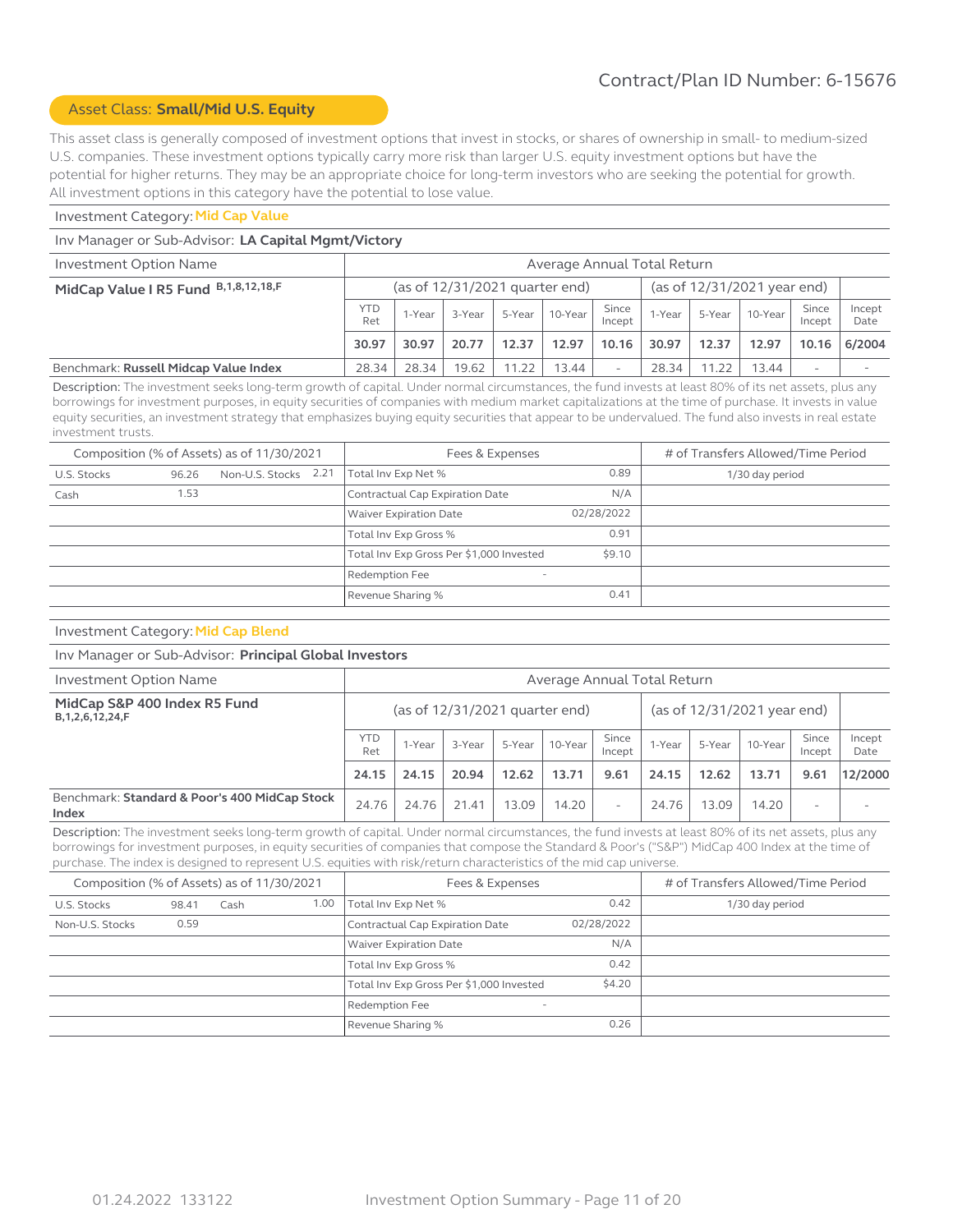# Asset Class: **Small/Mid U.S. Equity**

This asset class is generally composed of investment options that invest in stocks, or shares of ownership in small- to medium-sized U.S. companies. These investment options typically carry more risk than larger U.S. equity investment options but have the potential for higher returns. They may be an appropriate choice for long-term investors who are seeking the potential for growth. All investment options in this category have the potential to lose value.

#### Investment Category: **Mid Cap Growth**

#### Inv Manager or Sub-Advisor: **Principal Global Investors**

| Investment Option Name          |                   | Average Annual Total Return |        |        |                                |                          |        |        |                               |                          |                |  |
|---------------------------------|-------------------|-----------------------------|--------|--------|--------------------------------|--------------------------|--------|--------|-------------------------------|--------------------------|----------------|--|
| MidCap R5 Fund B, 1, 12, F      |                   |                             |        |        | (as of 12/31/2021 quarter end) |                          |        |        | (as of $12/31/2021$ year end) |                          |                |  |
|                                 | <b>YTD</b><br>Ret | 1-Year                      | 3-Year | 5-Year | 10-Year                        | Since<br>Incept          | 1-Year | 5-Year | 10-Year                       | Since<br>Incept          | Incept<br>Date |  |
|                                 | 25.09             | 25.09                       | 28.20  | 19.70  | 17.18                          | 12.04                    | 25.09  | 19.70  | 17.18                         | 12.04                    | 12/2000        |  |
| Benchmark: Russell Midcap Index | 22.58             | 22.58                       | 23.29  | 15.10  | 14.91                          | $\overline{\phantom{a}}$ | 22.58  | 15.10  | 14.91                         | $\overline{\phantom{a}}$ |                |  |

Description: The investment seeks long-term growth of capital. Under normal circumstances, the fund invests at least 80% of its net assets, plus any borrowings for investment purposes, in equity securities of companies with medium market capitalizations at the time of purchase. For this fund, companies with medium market capitalizations are those with market capitalizations within the range of companies comprising the Russell Midcap(R) Index. The fund also invests in foreign securities.

|             |       | Composition (% of Assets) as of 11/30/2021 | Fees & Expenses                            |        | # of Transfers Allowed/Time Period |
|-------------|-------|--------------------------------------------|--------------------------------------------|--------|------------------------------------|
| U.S. Stocks | 92.92 | Non-U.S. Stocks 7.07                       | Total Inv Exp Net %                        | 0.84   | 1/30 day period                    |
| Cash        | 0.01  |                                            | Contractual Cap Expiration Date            | N/A    |                                    |
|             |       |                                            | <b>Waiver Expiration Date</b>              | N/A    |                                    |
|             |       |                                            | Total Inv Exp Gross %                      | 0.84   |                                    |
|             |       |                                            | Total Inv Exp Gross Per \$1,000 Invested   | \$8.40 |                                    |
|             |       |                                            | Redemption Fee<br>$\overline{\phantom{a}}$ |        |                                    |
|             |       |                                            | Revenue Sharing %                          | 0.40   |                                    |

#### Investment Category: **Small Value**

#### Inv Manager or Sub-Advisor: **Vaughan Nelson/LA Capital/H&W**

| Average Annual Total Return<br>Investment Option Name |                   |                                                                 |        |        |         |                          |        |        |         |                 |                |
|-------------------------------------------------------|-------------------|-----------------------------------------------------------------|--------|--------|---------|--------------------------|--------|--------|---------|-----------------|----------------|
| SmallCap Value II R5 Fund B, 1, 12, 18, F             |                   | (as of 12/31/2021 year end)<br>(as of $12/31/2021$ quarter end) |        |        |         |                          |        |        |         |                 |                |
|                                                       | <b>YTD</b><br>Ret | 1-Year                                                          | 3-Year | 5-Year | 10-Year | Since<br>Incept          | 1-Year | 5-Year | 10-Year | Since<br>Incept | Incept<br>Date |
|                                                       | 32.19             | 32.19                                                           | 18.86  | 8.87   | 12.18   | 8.65                     | 32.19  | 8.87   | 12.18   | 8.65            | 6/2004         |
| Benchmark: Russell 2000 Value Index                   | 28.27             | 28.27                                                           | 17.99  | 9.07   | 12.03   | $\overline{\phantom{a}}$ | 28.27  | 9.07   | 12.03   |                 |                |

Description: The investment seeks long-term growth of capital. Under normal circumstances, the fund invests at least 80% of its net assets, plus any borrowings for investment purposes, in equity securities of companies with small market capitalizations at the time of purchase. It invests in value equity securities, an investment strategy that emphasizes buying equity securities that appear to be undervalued. The fund also invests in real estate investment trusts ("REITs").

|             |       | Composition (% of Assets) as of 11/30/2021 | Fees & Expenses                            |            | # of Transfers Allowed/Time Period |
|-------------|-------|--------------------------------------------|--------------------------------------------|------------|------------------------------------|
| U.S. Stocks | 96.01 | Non-U.S. Stocks 2.46                       | Total Inv Exp Net %                        | 1.20       | 1/30 day period                    |
| Cash        | 1.54  |                                            | Contractual Cap Expiration Date            | N/A        |                                    |
|             |       |                                            | <b>Waiver Expiration Date</b>              | 02/28/2022 |                                    |
|             |       |                                            | Total Inv Exp Gross %                      | 1.22       |                                    |
|             |       |                                            | Total Inv Exp Gross Per \$1,000 Invested   | \$12.20    |                                    |
|             |       |                                            | Redemption Fee<br>$\overline{\phantom{a}}$ |            |                                    |
|             |       |                                            | Revenue Sharing %                          | 0.55       |                                    |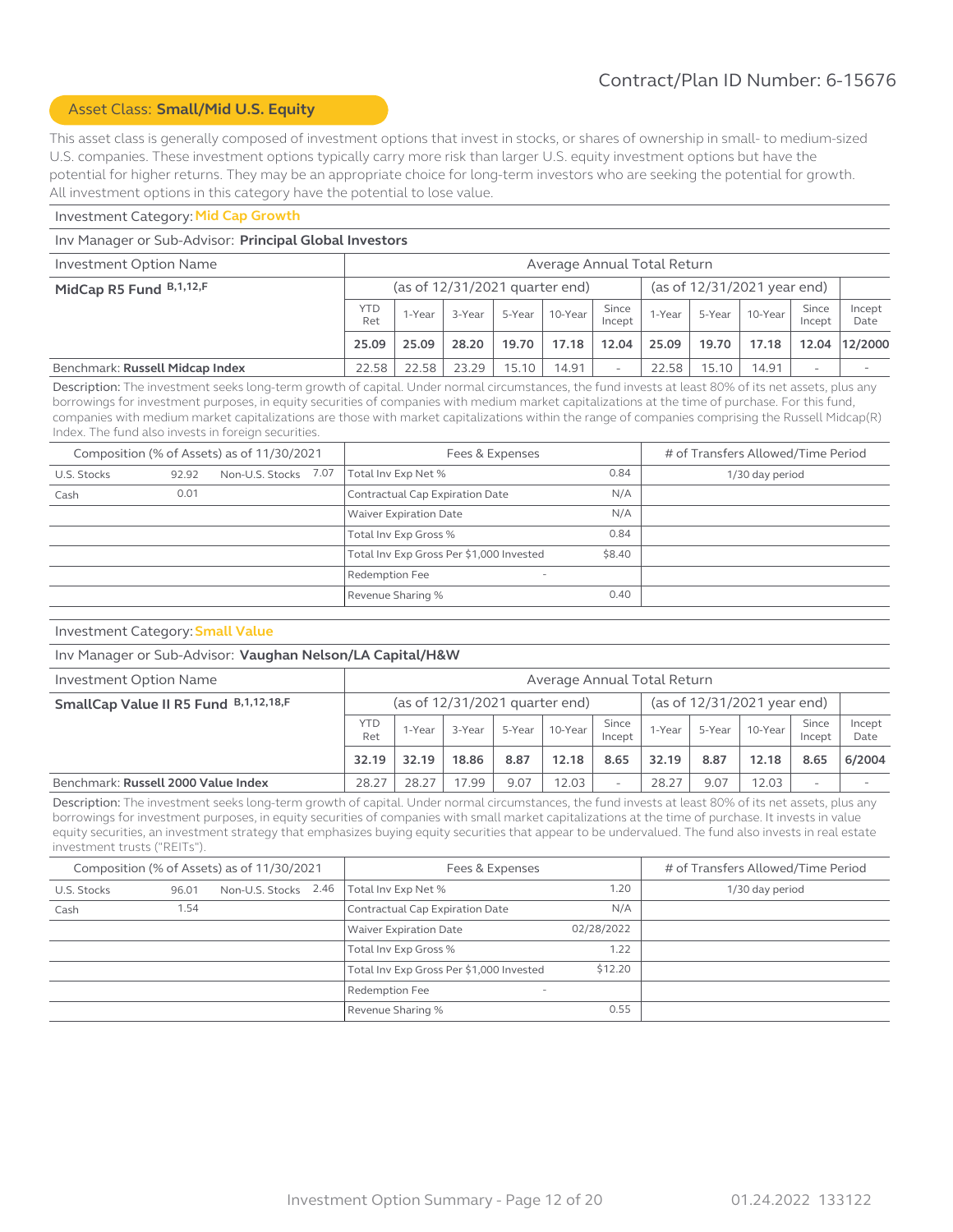# Asset Class: **Small/Mid U.S. Equity**

This asset class is generally composed of investment options that invest in stocks, or shares of ownership in small- to medium-sized U.S. companies. These investment options typically carry more risk than larger U.S. equity investment options but have the potential for higher returns. They may be an appropriate choice for long-term investors who are seeking the potential for growth. All investment options in this category have the potential to lose value.

#### Investment Category: **Small Blend**

#### Inv Manager or Sub-Advisor: **Principal Global Investors**

| Investment Option Name                       | Average Annual Total Return |                                                               |        |        |             |                 |        |        |         |                          |                |
|----------------------------------------------|-----------------------------|---------------------------------------------------------------|--------|--------|-------------|-----------------|--------|--------|---------|--------------------------|----------------|
| SmallCap S&P 600 Index R5 Fund B,1,2,5,12,F  |                             | (as of 12/31/2021 year end)<br>(as of 12/31/2021 quarter end) |        |        |             |                 |        |        |         |                          |                |
|                                              | <b>YTD</b><br>Ret           | 1-Year                                                        | 3-Year | 5-Year | $ 10-Year $ | Since<br>Incept | 1-Year | 5-Year | 10-Year | Since<br>Incept          | Incept<br>Date |
|                                              | 25.91                       | 25.91                                                         | 19.60  | 11.94  | 13.99       | 10.34           | 25.91  | 11.94  | 13.99   |                          | 10.34 12/2000  |
| Benchmark: Standard & Poor's 600 Stock Index | 26.82                       | 26.82                                                         | 20.11  | 12.42  | 14.50       |                 | 26.82  | 12.42  | 14.50   | $\overline{\phantom{a}}$ |                |

Description: The investment seeks long-term growth of capital. Under normal circumstances, the fund invests at least 80% of its net assets, plus any borrowings for investment purposes, in equity securities of companies that compose the Standard & Poor's ("S&P") SmallCap 600 Index at the time of purchase. The index is designed to represent U.S. equities with risk/return characteristics of the small cap universe. The fund uses derivative strategies and invests in exchange-traded funds ("ETFs").

|             |       | Composition (% of Assets) as of 11/30/2021 | Fees & Expenses                            |        | # of Transfers Allowed/Time Period |
|-------------|-------|--------------------------------------------|--------------------------------------------|--------|------------------------------------|
| U.S. Stocks | 97.75 | Non-U.S. Stocks 1.20                       | Total Inv Exp Net %                        | 0.42   | 1/30 day period                    |
| Cash        | 1.05  |                                            | Contractual Cap Expiration Date            | N/A    |                                    |
|             |       |                                            | Waiver Expiration Date                     | N/A    |                                    |
|             |       |                                            | Total Inv Exp Gross %                      | 0.42   |                                    |
|             |       |                                            | Total Inv Exp Gross Per \$1,000 Invested   | \$4.20 |                                    |
|             |       |                                            | Redemption Fee<br>$\overline{\phantom{a}}$ |        |                                    |
|             |       |                                            | Revenue Sharing %                          | 0.26   |                                    |

#### Investment Category: **Small Growth**

#### Inv Manager or Sub-Advisor: **Vanguard Group**

| Investment Option Name                            |                   | Average Annual Total Return                                     |        |        |         |                          |        |        |         |                 |                |  |
|---------------------------------------------------|-------------------|-----------------------------------------------------------------|--------|--------|---------|--------------------------|--------|--------|---------|-----------------|----------------|--|
| Vanguard Small Cap Growth Index<br>Admiral Fund F |                   | (as of $12/31/2021$ quarter end)<br>(as of 12/31/2021 year end) |        |        |         |                          |        |        |         |                 |                |  |
|                                                   | <b>YTD</b><br>Ret | 1-Year                                                          | 3-Year | 5-Year | 10-Year | Since<br>Incept          | I-Year | 5-Year | 10-Year | Since<br>Incept | Incept<br>Date |  |
|                                                   | 5.70              | 5.70                                                            | 23.82  | 16.90  | 14.83   | 15.28                    | 5.70   | 16.90  | 14.83   | 15.28           | 9/2011         |  |
| Benchmark: Russell 2000 Growth Index              | 2.83              | 2.83                                                            | 21.17  | 14.53  | 14.14   | $\overline{\phantom{0}}$ | 2.83   | 14.53  | 14.14   |                 |                |  |

Description: The investment seeks to track the performance of the CRSP US Small Cap Growth Index that measures the investment return of small-capitalization growth stocks. The fund employs an indexing investment approach designed to track the performance of the CRSP US Small Cap Growth Index, a broadly diversified index of growth stocks of small U.S. companies. The advisor attempts to replicate the target index by investing all, or substantially all, of its assets in the stocks that make up the index, holding each stock in approximately the same proportion as its weighting in the index.

| Composition (% of Assets) as of 11/30/2021 |       |      |      | Fees & Expenses                          |        | # of Transfers Allowed/Time Period |
|--------------------------------------------|-------|------|------|------------------------------------------|--------|------------------------------------|
| U.S. Stocks                                | 97.71 | Cash | 1.64 | Total Inv Exp Net %                      | 0.07   | 1/30 day period                    |
| Non-U.S. Stocks                            | 0.66  |      |      | Contractual Cap Expiration Date          | N/A    |                                    |
|                                            |       |      |      | Waiver Expiration Date                   | N/A    |                                    |
|                                            |       |      |      | Total Inv Exp Gross %                    | 0.07   |                                    |
|                                            |       |      |      | Total Inv Exp Gross Per \$1,000 Invested | \$0.70 |                                    |
|                                            |       |      |      | Redemption Fee<br>-                      |        |                                    |
|                                            |       |      |      | Revenue Sharing %                        | 0.00   |                                    |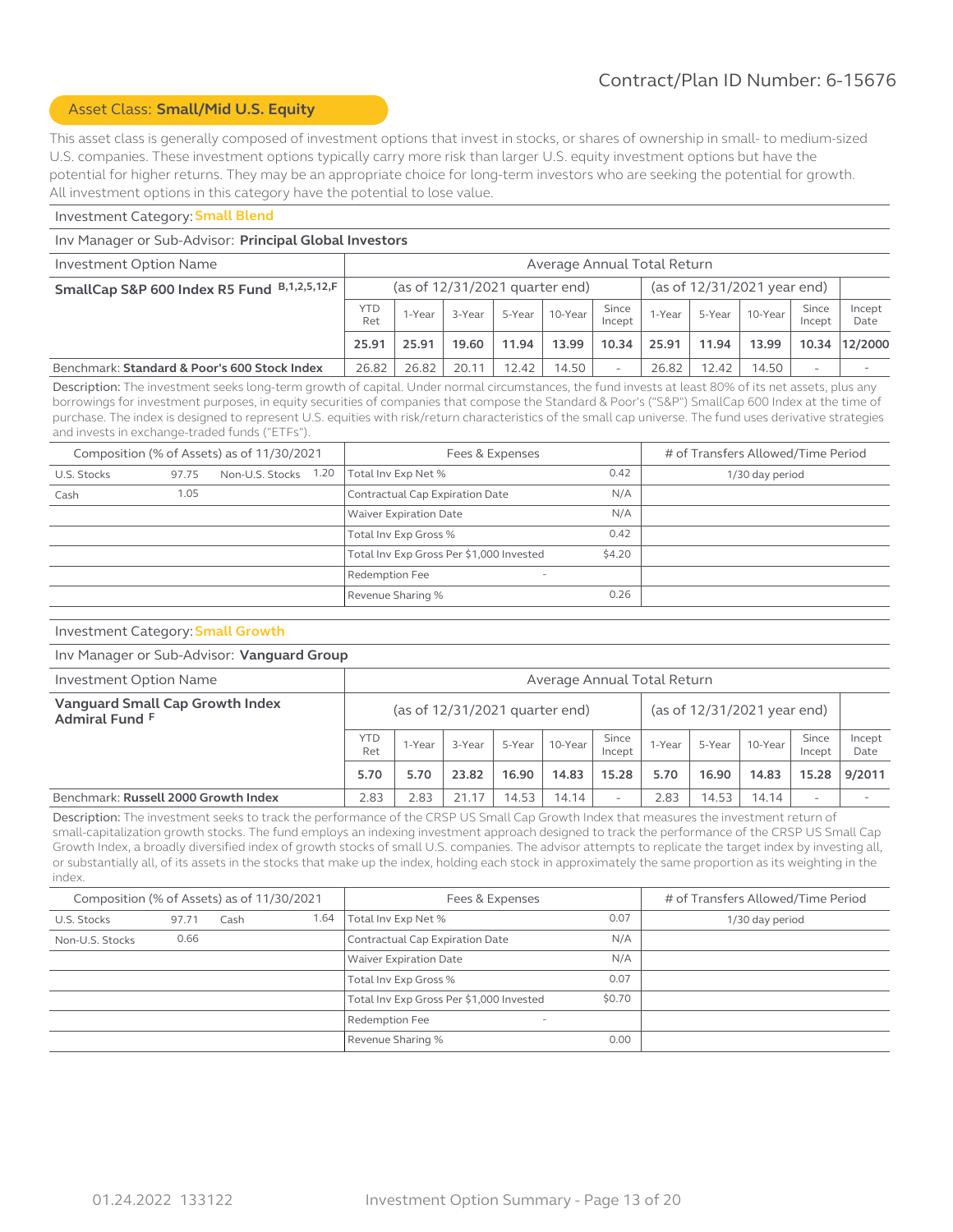# Asset Class: **International Equity**

This asset class is composed of investment options that invest in stocks, or shares of ownership in companies with their principal place of business or office outside the United States. These investment options often carry more risk than U.S. equity investment options but may have the potential for higher returns. They may be an appropriate choice for long-term investors who are seeking the potential for growth. All investment options in this category have the potential to lose value.

#### Investment Category: **Foreign Large Blend**

#### Inv Manager or Sub-Advisor: **Principal Global Investors**

| Investment Option Name                  | Average Annual Total Return |        |        |        |                                |                          |        |        |                             |                 |                |
|-----------------------------------------|-----------------------------|--------|--------|--------|--------------------------------|--------------------------|--------|--------|-----------------------------|-----------------|----------------|
| Diversified International R5 Fund B,3,F |                             |        |        |        | (as of 12/31/2021 quarter end) |                          |        |        | (as of 12/31/2021 year end) |                 |                |
|                                         | <b>YTD</b><br>Ret           | 1-Year | 3-Year | 5-Year | 10-Year                        | Since<br>Incept          | 1-Year | 5-Year | 10-Year                     | Since<br>Incept | Incept<br>Date |
|                                         | 9.39                        | 9.39   | 16.29  | 10.73  | 8.38                           | 5.24                     | 9.39   | 10.73  | 8.38                        | 5.24            | 12/2000        |
| Benchmark: MSCI ACWI Ex USA Index       | '.82                        | .82    | 13.18  | 9.61   | 7.28                           | $\overline{\phantom{a}}$ | 7.82   | 9.61   | 7.28                        | <b>.</b>        |                |

Description: The investment seeks long-term growth of capital. The fund invests primarily in foreign equity securities. It has no limitation on the percentage of assets that are invested in any one country or denominated in any one currency, but the fund typically invests in foreign securities of at least 20 countries. The fund invests in equity securities regardless of market capitalization size (small, medium or large) and style (growth or value).

|                 |       | Composition (% of Assets) as of 11/30/2021 |      | Fees & Expenses                                   |        | # of Transfers Allowed/Time Period |
|-----------------|-------|--------------------------------------------|------|---------------------------------------------------|--------|------------------------------------|
| Non-U.S. Stocks | 95.60 | U.S. Stocks                                | 2.71 | Total Inv Exp Net %                               | 0.99   | 1/30 day period                    |
| Cash            | 1.58  | Other                                      | 0.12 | Contractual Cap Expiration Date                   | N/A    |                                    |
|                 |       |                                            |      | <b>Waiver Expiration Date</b>                     | N/A    |                                    |
|                 |       |                                            |      | Total Inv Exp Gross %                             | 0.99   |                                    |
|                 |       |                                            |      | Total Inv Exp Gross Per \$1,000 Invested          | \$9.90 |                                    |
|                 |       |                                            |      | <b>Redemption Fee</b><br>$\overline{\phantom{a}}$ |        |                                    |
|                 |       |                                            |      | Revenue Sharing %                                 | 0.47   |                                    |

#### Inv Manager or Sub-Advisor: **Principal Global Investors**

| <b>Investment Option Name</b>                                | Average Annual Total Return                                   |        |        |        |         |                          |        |        |                            |                          |                |
|--------------------------------------------------------------|---------------------------------------------------------------|--------|--------|--------|---------|--------------------------|--------|--------|----------------------------|--------------------------|----------------|
| International Equity Index R5 Fund<br>B, 2, 3, 21, 22, 24, F | (as of 12/31/2021 year end)<br>(as of 12/31/2021 quarter end) |        |        |        |         |                          |        |        |                            |                          |                |
|                                                              | <b>YTD</b><br>Ret                                             | 1-Year | 3-Year | 5-Year | 10-Year | Since<br>Incept          | 1-Year | 5-Year | Since<br>10-Year<br>Incept |                          | Incept<br>Date |
|                                                              | 10.83                                                         | 10.83  | 13.00  | 9.15   | 7.48    | 5.51                     | 10.83  | 9.15   | 7.48                       | 5.51                     | 12/2009        |
| Benchmark: MSCI EAFE NR Index                                | 11.26                                                         | 11.26  | 13.54  | 9.55   | 8.03    | $\overline{\phantom{a}}$ | 11.26  | 9.55   | 8.03                       | $\overline{\phantom{0}}$ |                |
| Benchmark: MSCI ACWI Ex USA Index                            | 7.82                                                          | 7.82   | 13.18  | 9.61   | 7.28    | $\overline{\phantom{0}}$ | 7.82   | 9.61   | 7.28                       | $\overline{\phantom{0}}$ |                |

Description: The investment seeks long-term growth of capital. The fund invests at least 80% of its net assets, plus any borrowings for investment purposes, in securities that compose the MSCI EAFE NTR Index at the time of purchase. The index is a market-weighted equity index designed to measure the equity performance of developed markets, excluding the United States and Canada. The advisor employs a passive investment approach designed to attempt to track the performance of the index.

| Composition (% of Assets) as of 11/30/2021 |       |             |      | Fees & Expenses                                   |        | # of Transfers Allowed/Time Period |
|--------------------------------------------|-------|-------------|------|---------------------------------------------------|--------|------------------------------------|
| Non-U.S. Stocks                            | 98.35 | U.S. Stocks | 1.18 | Total Inv Exp Net %                               | 0.58   | 1/30 day period                    |
| Cash                                       | 0.42  | Other       | 0.03 | Contractual Cap Expiration Date                   | N/A    |                                    |
| Preferred                                  | 0.02  |             |      | <b>Waiver Expiration Date</b>                     | N/A    |                                    |
|                                            |       |             |      | Total Inv Exp Gross %                             | 0.58   |                                    |
|                                            |       |             |      | Total Inv Exp Gross Per \$1,000 Invested          | \$5.80 |                                    |
|                                            |       |             |      | <b>Redemption Fee</b><br>$\overline{\phantom{a}}$ |        |                                    |
|                                            |       |             |      | Revenue Sharing %                                 | 0.26   |                                    |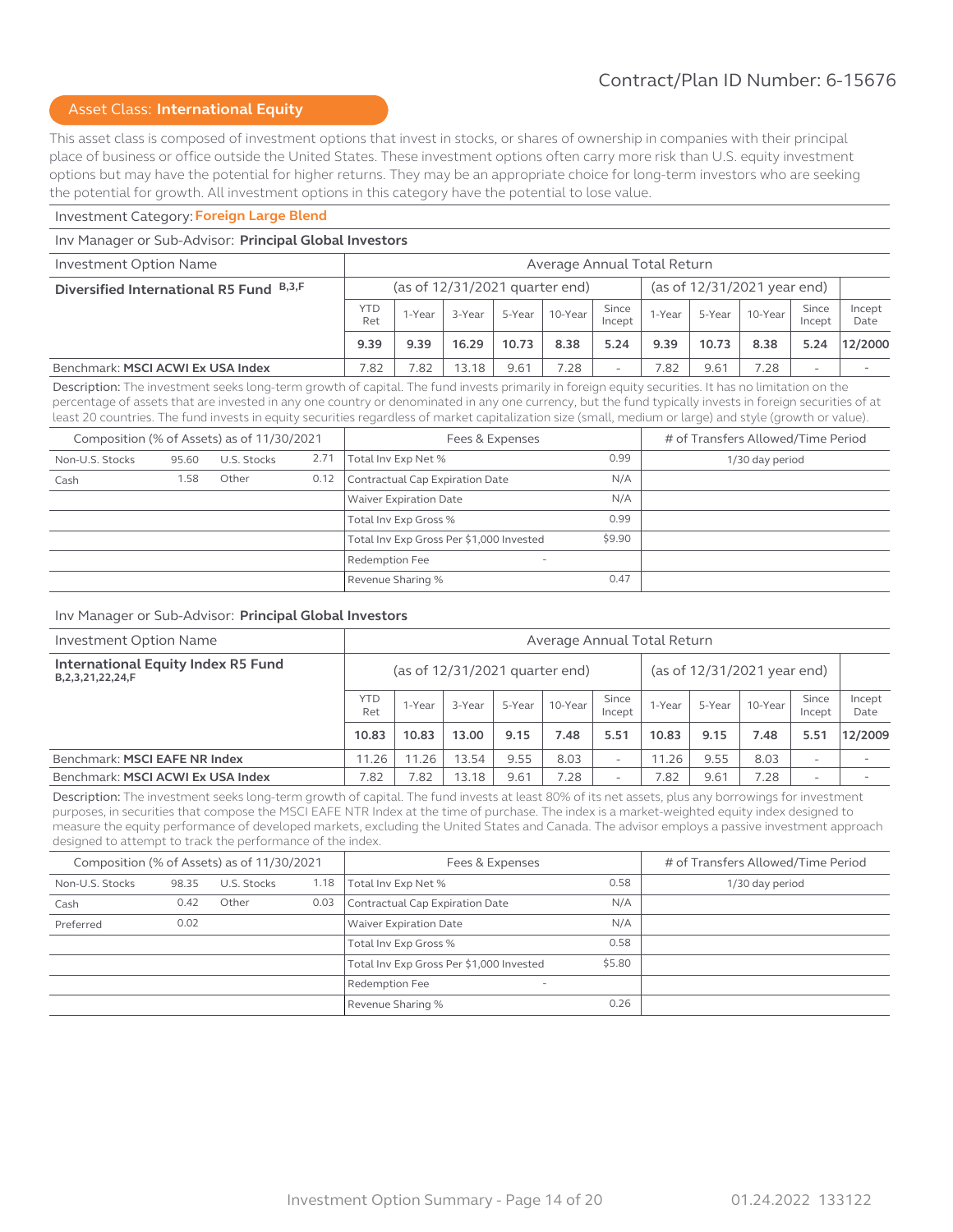# Asset Class: **International Equity**

This asset class is composed of investment options that invest in stocks, or shares of ownership in companies with their principal place of business or office outside the United States. These investment options often carry more risk than U.S. equity investment options but may have the potential for higher returns. They may be an appropriate choice for long-term investors who are seeking the potential for growth. All investment options in this category have the potential to lose value.

# Investment Category: **World Large-Stock Growth**

#### Inv Manager or Sub-Advisor: **Capital Research and Mgmt Co**

| Investment Option Name                                                                                                                              | Average Annual Total Return |                                                                               |        |        |         |                          |        |        |         |                 |                |
|-----------------------------------------------------------------------------------------------------------------------------------------------------|-----------------------------|-------------------------------------------------------------------------------|--------|--------|---------|--------------------------|--------|--------|---------|-----------------|----------------|
| American Funds New Perspective R6 Fund<br>3,23                                                                                                      |                             | (as of $12/31/2021$ quarter end)<br>(as of $12/31/2021$ year end)             |        |        |         |                          |        |        |         |                 |                |
|                                                                                                                                                     | <b>YTD</b><br>Ret           | 1-Year                                                                        | 3-Year | 5-Year | 10-Year | Since<br>Incept          | 1-Year | 5-Year | 10-Year | Since<br>Incept | Incept<br>Date |
|                                                                                                                                                     | 18.10                       | 15.81<br>15.40<br>18.10<br>27.28<br>20.28<br>20.28<br>18.10<br>15.81<br>15.40 |        |        |         |                          |        |        |         | 5/2009          |                |
| Benchmark: MSCI ACWI Growth Index                                                                                                                   | 17.10                       | 17.10                                                                         | 27.58  | 19.92  | 14.70   | $\overline{\phantom{0}}$ | 17.10  | 19.92  | 14.70   |                 |                |
| Deceription: The investment coole lang term arouth of capital. The fund coolete tales alumntage of investment eppertunities appearand by changes in |                             |                                                                               |        |        |         |                          |        |        |         |                 |                |

Description: The investment seeks long-term growth of capital. The fund seeks to take advantage of investment opportunities generated by changes in international trade patterns and economic and political relationships by investing in common stocks of companies located around the world. In pursuing its investment objective, it invests primarily in common stocks that the investment adviser believes have the potential for growth.

| Composition (% of Assets) as of 09/30/2021 |       |                       | Fees & Expenses                            |        | # of Transfers Allowed/Time Period |
|--------------------------------------------|-------|-----------------------|--------------------------------------------|--------|------------------------------------|
| U.S. Stocks                                | 54.52 | Non-U.S. Stocks 41.90 | Total Inv Exp Net %                        | 0.41   |                                    |
| Cash                                       | 3.58  |                       | Contractual Cap Expiration Date            | N/A    |                                    |
|                                            |       |                       | <b>Waiver Expiration Date</b>              | N/A    |                                    |
|                                            |       |                       | Total Inv Exp Gross %                      | 0.41   |                                    |
|                                            |       |                       | Total Inv Exp Gross Per \$1,000 Invested   | \$4.10 |                                    |
|                                            |       |                       | Redemption Fee<br>$\overline{\phantom{a}}$ |        |                                    |
|                                            |       |                       | Revenue Sharing %                          | 0.00   |                                    |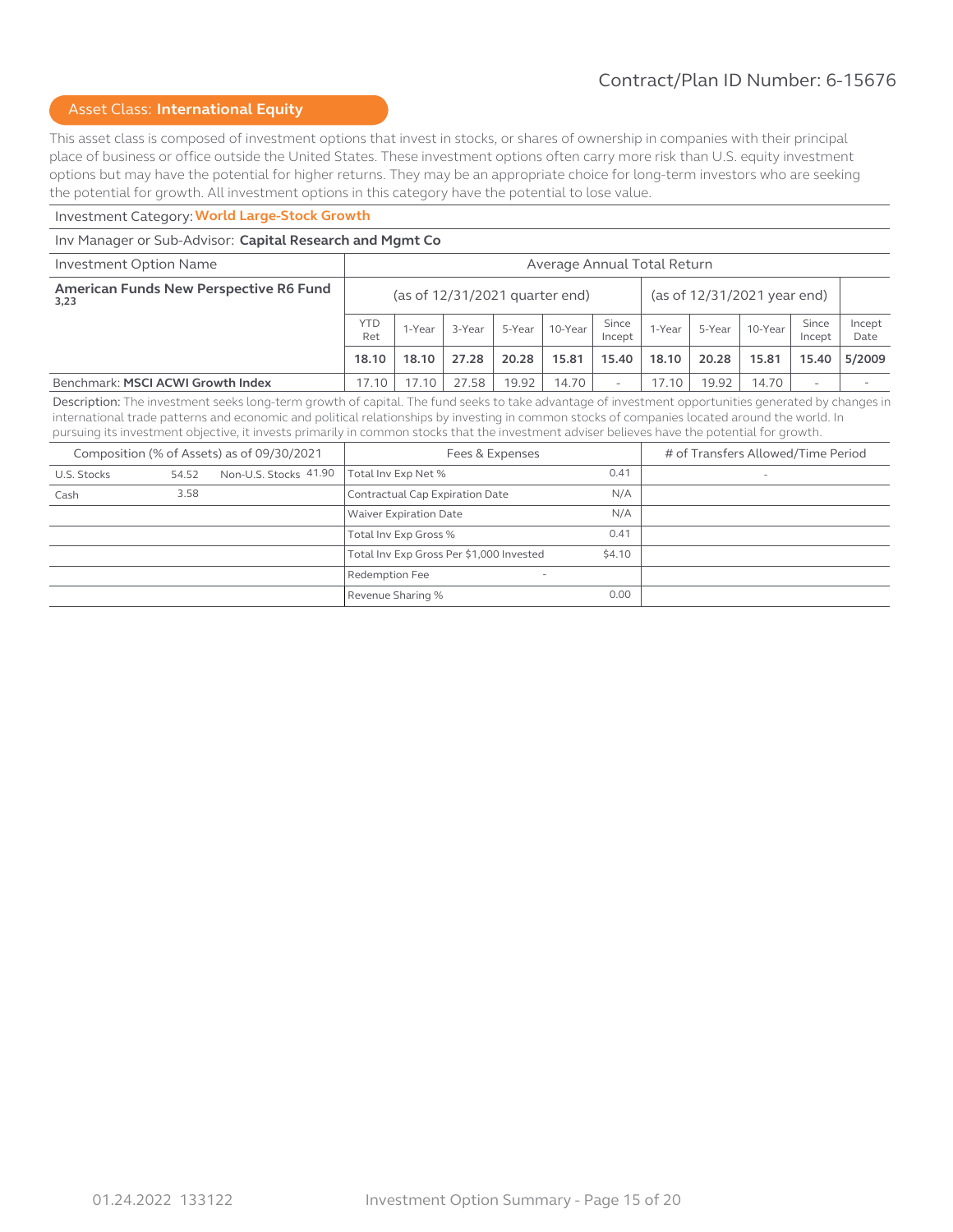#### Asset Class: **Short-Term Fixed Income**

This asset class is generally composed of short-term, fixed-income investment options that are largely liquid and are designed to not lose much value. These investment options may include stable value, money market, short-term bond, and guaranteed interest accounts. They are considered to be among the least risky forms of investment options. However, they typically have a lower rate of return than equities or longer-term fixed income investment options over long periods of time. Depending on the objectives of the investment options, they may experience price fluctuations and may lose value.

#### Investment Option Name: **Fixed Income Guaranteed Option 9,15**

#### Description:

This group annuity contract provides an interest rate guaranteed for a set period of time by the Principal Life Insurance Company. It is supported by the multi-billion dollar general account of Principal Life, which invests in private market bonds, commercial mortgages and mortgage-backed securities. However, money you allocate to this investment does not entitle you to participate in the investment experience or performance of the General Account. The rate credited to participant accounts is a composite weighted average of underlying guarantees provided in the contract. Each underlying guarantee is in effect for its full maturity. The maturity of each guarantee varies from 2 to 10 years at the establishment of the guarantee. Each guarantee matures at a different time. The term shown in the Term column represents the average maturity of the underlying guarantees. The composite rate (crediting rate) is reset every 6 months based on the changing weighted average of the underlying guarantees and applies prospectively (moving forward). The crediting rate is an effective annual rate and is displayed here as the rate guaranteed by Principal Life net of the Rate Level Service Fee. The crediting rate is subject to a minimum guaranteed rate that is determined through a formula determined according to state insurance regulations which utilizes Treasury rates and is outlined in the group annuity contract. The minimum will range between 1% and 3% depending on prevailing market conditions. The contract provides for benefit payments at book value (i.e., no market value adjustments or surrender charge adjustments) for withdrawals due to retirement, termination of employment, disability, loans, plan termination, or death, including participant-directed transfers. If the retirement program provides you access to the Fixed Income Guaranteed Option and Competing Plan Investment Options, participant transfers, either directly or indirectly, to Competing Plan Investment Options will be subject to an Equity Wash. An Equity Wash requires that transfers must be directed to a non-competing investment option under the plan for 90 days before such transferred amounts may be directed to any other Competing Plan Investment Option. Competing Plan Investment Options include other guaranteed investment options, or a stable value, money market, or other short term fixed income investment option with an average duration of less than two years. A plan fiduciary-directed surrender or transfer will be subject to 12 months' advance notice or a 5% surrender charge (subject to additional contractual limitations), whichever the plan sponsor chooses. The Fixed Income Guaranteed Option may make available higher composite rates. If these are available and your plan fiduciary chooses to move a plan's interest to a higher composite rate, a charge of 1.50% of the plan's interest applies. If there are multiple higher composite rates available, the 1.50% charge applies to each higher rate that your plan fiduciary elects. The 1.50% charge is based on the plan's interest, and therefore, the actual fee related to your account may be higher or lower than 1.50% depending on the plan's interest at the time the plan fiduciary chooses to move to a higher composite rate and the value of your account at the time of the actual movement. For more information, call the automated phone system at 1-800-547-7754 or see the applicable fact sheet on principal.com for a more complete description of this investment option and the crediting rate.

#### **Rate Level Service Fee:** -

#### **Revenue Sharing:** 0.00

| Crediting Rate (credited to participants) | Crediting Period      | Term (underlying guarantees) |
|-------------------------------------------|-----------------------|------------------------------|
|                                           | 12/01/2021-05/31/2022 | 2.0 - 4.0 years              |

Investors should carefully consider a mutual fund's investment objectives, risks, charges, and expenses prior to investing. A prospectus, or summary prospectus if available, containing this and other information can be obtained by contacting a financial professional, visiting principal.com, or calling 1-800-547-7754. Read the prospectus carefully before investing.

#### The value of the investment options will fluctuate so that when redeemed, shares or units may be worth more or less than the original cost.

An investment's past performance is not necessarily an indication of how the investment will perform in the future.

Since inception benchmark returns are displayed on the Investment Option Summary for investments that are less than 10 years old. The benchmark reflecting the Since Inception return is the Morningstar Category index. For some Sub-Advised investment options, two benchmarks will be displayed on the Investment Option Summary and the secondary index reflecting the Since Inception Return is the Morningstar Category index.

Investment Options may charge a short-term trading or redemption fee to protect the interests of long-term Contractholders.

B Principal Funds mutual funds are part of the Principal Funds, Inc. series. Principal Funds, Inc. is distributed by Principal Funds Distributor, Inc. Certain investment options may not be available in all states or U.S. commonwealths.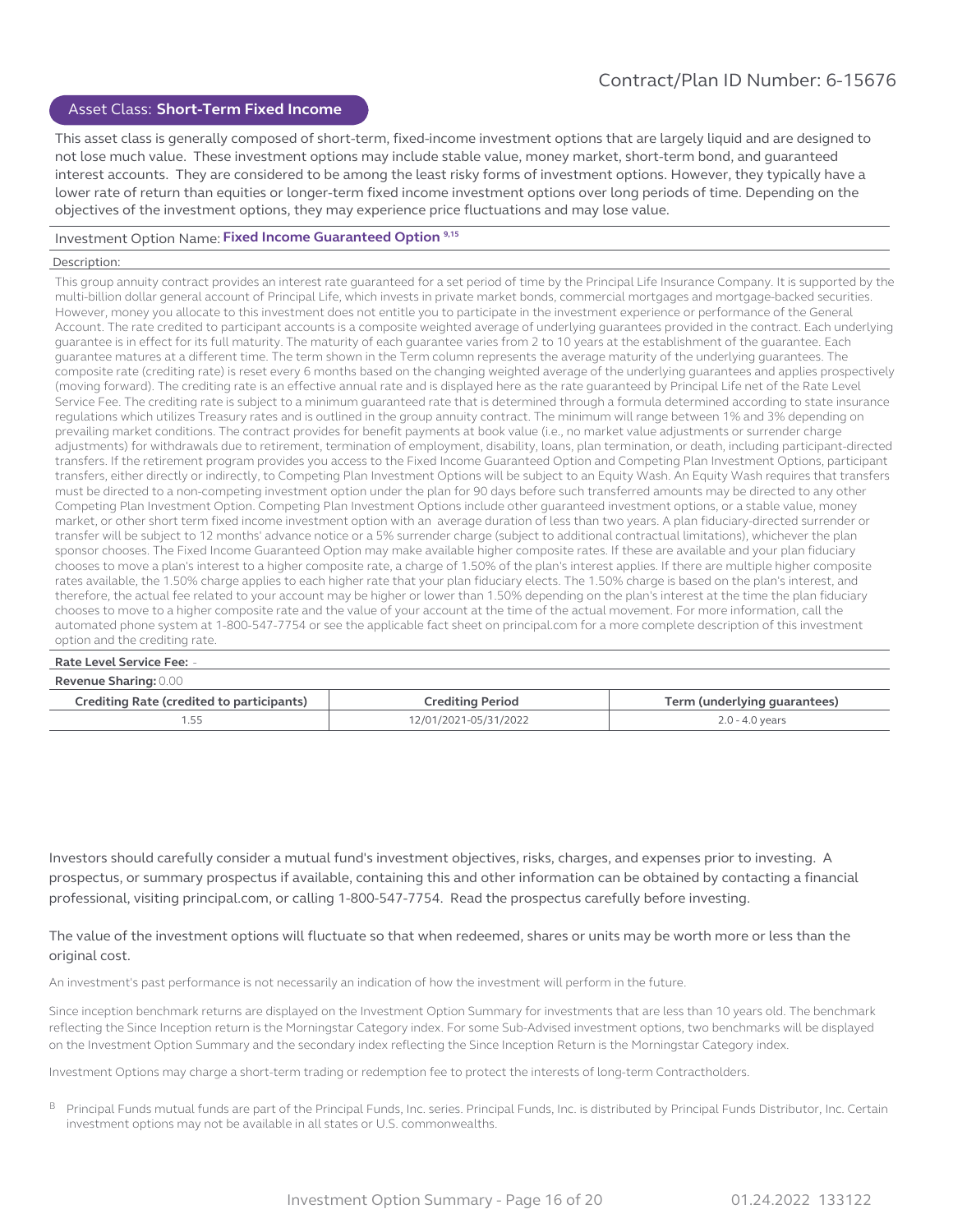Returns shown for periods of less than one year are not annualized. All returns displayed here are after net Total Investment Expense of the investment option.

For a Mutual Fund investment option, Total Investment Expense gross equals the sum of (a) the total fund operating expenses plus (b) if the mutual fund invests in other mutual funds, the weighted-average management fee of those other mutual funds, as listed in the most recent prospectus. The actual Total Investment Expense may change if the mutual fund investment option's allocation of assets to other mutual funds changes.

© 2019 Morningstar, Inc. All Rights Reserved. Part of the mutual fund data contained herein: (1) is proprietary to Morningstar and/or its content providers; (2) may not be copied or distributed; and (3) is not warranted to be accurate, complete, or timely. Neither Morningstar nor its content providers are responsible for any damages or losses arising from any use of this information.

Insurance products and plan administrative services are provided by Principal Life Insurance Company. Principal mutual funds are part of the Principal Funds, Inc. series. Principal Funds, Inc. is distributed by Principal Funds Distributor, Inc. Securities are offered through Principal Securities, Inc., 1-800-547-7754, member SIPC and/or independent broker/dealers. Securities sold by a Principal Securities, Inc. Registered Representative are offered through Principal Securities, Inc. Principal Funds Distributor, Principal Securities, Inc. and Principal Life are members of the Principal Financial Group® (The Principal®), Des Moines, IA 50392.

As allowed by their prospectuses several mutual fund companies have decided to impose redemption fees and/or transfer restrictions on certain plan and/or participant transactions. One or more of the investment options in your employer's retirement plan may be impacted. For more information, visit The Principal Web site at principal.com.

Any operating expenses of a mutual fund or underlying mutual fund that are part of net Total Investment Expense are obtained from the mutual fund's most recent prospectus. The operating expenses shown as part of net Total Investment Expense include voluntary expense limits and fee credit.

This report includes investment options that contain information from a variety of sources. Morningstar generally provides holdings information, operations data, and rankings or statistics proprietary to Morningstar. Morningstar is also the source of information on certain mutual funds.

These results are for the investment options available through your Plan Sponsor's retirement plan, and may be different from the results for other retirement plans. Past performance is not a guarantee of future results. Principal values and investment returns will fluctuate so that values upon redemption may be worth more or less than original costs. Total returns illustrated are net of investment expenses and management fees.

Since inception returns are only shown for funds/accounts in existence for less than 10 years.

- <sup>1</sup> Small-cap and mid-cap investment options are subject to more fluctuation in value and may have additional risks than other investment options with stocks of larger, more stable companies.
- <sup>2</sup> Each index based investment option is invested in the stocks or bonds of the index it tracks. Performance of indexes reflects the unmanaged results for the market segment the selected stocks or bonds represent. There is no assurance an index based investment option will match the performance of the index tracked.
- <sup>3</sup> International and global investment options are subject to additional risk due to fluctuating exchange rates, foreign accounting and financial policies, and other economic and political environments.
- <sup>4</sup> S&P 500 is a trademark of S&P Global and is used under license. The product is not sponsored, endorsed, sold or promoted by Standard & Poor's and Standard & Poor's makes no representation regarding the advisability of investing in the product.
- <sup>5</sup> S&P 600 is a trademark of S&P Global and is used under license. The product is not sponsored, endorsed, sold or promoted by Standard & Poor's and Standard & Poor's makes no representation regarding the advisability of investing in the product.
- <sup>6</sup> S&P 400 is a trademark of S&P Global and is used under license. The product is not sponsored, endorsed, sold or promoted by Standard & Poor's and Standard & Poor's makes no representation regarding the advisability of investing in the product.
- This investment option is closed to new investors.
- <sup>8</sup> These calculated returns reflect the historical performance of the oldest share class of the fund, adjusted to reflect a portion of the fees and expenses of this share class. For time periods prior to inception date of the fund, predecessor performance is reflected. Please see the fund's prospectus for more information on specific expenses, and the fund's most recent shareholder report for actual date of first sale. Expenses are deducted from income earned by the fund. As a result, dividends and investment results will differ for each share class.
- 9 Principal Fixed Income Guaranteed Option is the Group Annuity Contract Custodial Guaranteed Interest Contract available through Principal Life Insurance Company, a member of the Principal Financial Group®, Des Moines Iowa 50392. May not be available in all states.
- <sup>10</sup> Equity investment options involve greater risk, including heightened volatility, than fixed-income investment options. Fixed-income investment options are subject to interest rate risk, and their value will decline as interest rates rise.
- <sup>11</sup> Asset allocation does not guarantee a profit or protect against a loss. Investing in real estate, small-cap, international, and high-yield investment options involves additional risks.
- $12$  Small-cap and mid-cap stocks may have additional risks, including greater price volatility.
- <sup>13</sup> Fixed-income investment options are subject to interest rate risk, and their value will decline as interest rates rise. Neither the principal of bond investment options nor their yields are guaranteed by the U.S. government.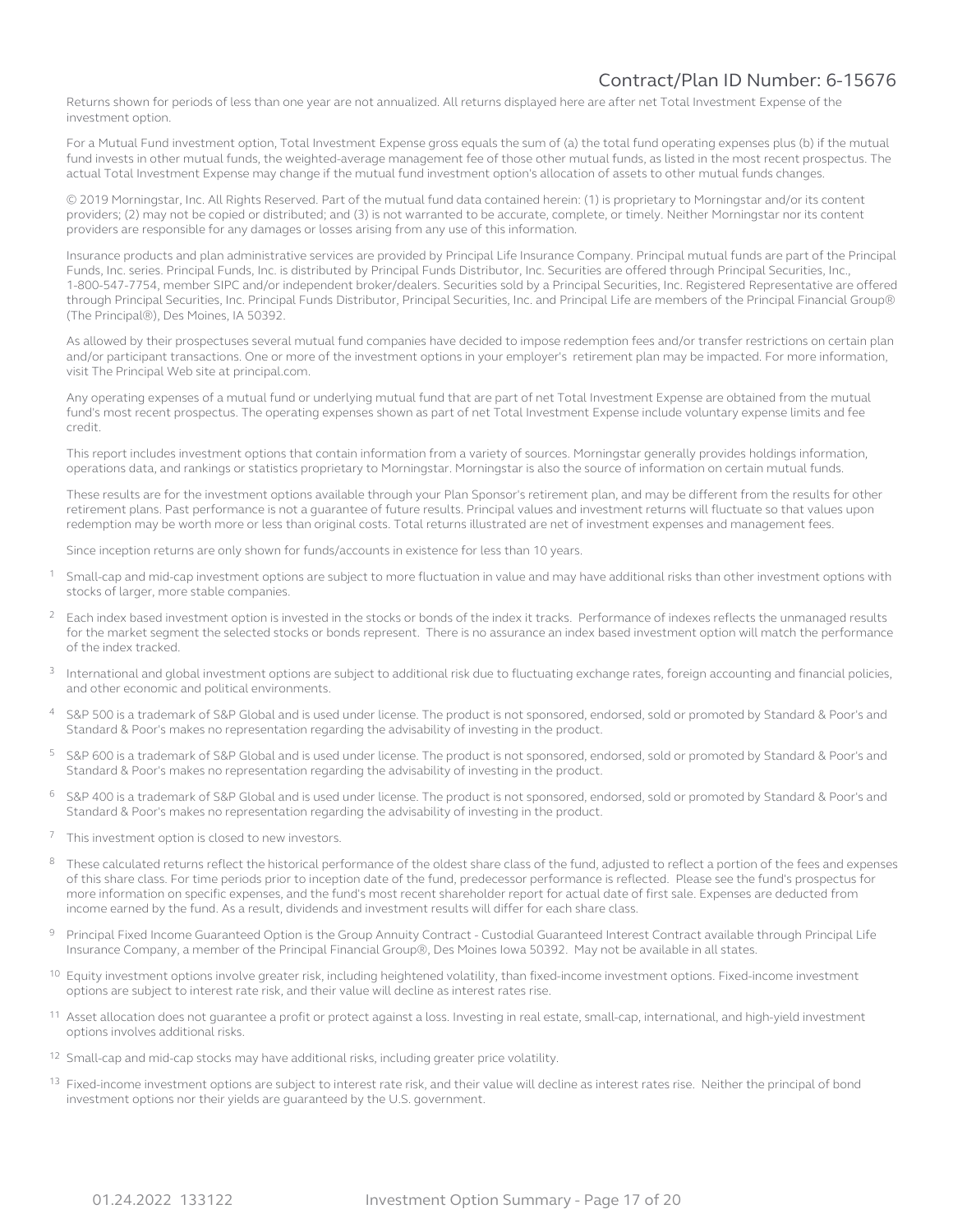- <sup>15</sup> The Fixed Income Guaranteed Option is a guarantee backed by the general account of Principal Life Insurance Company(Principal Life). As a guarantee, it does not have an investment management fee or expense ratio; those are concepts unique to investment products. The Rate Level Service Fee illustrated here represents the part of the overall fee arrangement that the plan pays for services from Principal Life as a provider of administrative services to the plan, as agreed to in the Service and Expense Agreement for the plan.
- <sup>17</sup> Fixed-income and asset allocation investment options that invest in mortgage securities are subject to increased risk due to real estate exposure.
- <sup>18</sup> The manager of the Fund, Principal Global Investors, invests between 10% and 40% of the Fund's assets in common stocks in an attempt to match or exceed the performance of the Fund's benchmark index for performance.
- <sup>19</sup> Asset allocation and diversification do not ensure a profit or protect against a loss. Additionally there is no guarantee this investment option will provide adequate income at or through retirement.
- <sup>20</sup> The Investment Advisor will display "Multiple Sub-Advisors" for certain target-date, target-risk and specialty investment options where the assets are directed by the Investment Manager to multiple underlying investment options. These underlying investment options may use multiple sub-advisors who are responsible for the day-to-day management responsibilities.
- <sup>21</sup> The International Equity Index investment option described herein is indexed to an MSCI index.
- The funds or securities referred to herein are not sponsored, endorsed, or promoted by MSCI, and MSCI bears no liability with respect to any such funds or securities or any index on which such funds or securities are based. The Principal International Equity Index Fund's Statement of Additional Information contains a more detailed description of the limited relationship MSCI has with Principal and any related funds.
- <sup>23</sup> For investment options, returns for all time periods, except the Since Inception time frame, may include the historical performance of the oldest share class of the investment, adjusted to reflect a portion of the fees and expenses of this share class. Since Inception returns display the actual return of this share class and do not reflect the adjusted returns of the oldest share class. Please see the fund's prospectus or if CIT, the offering document for more information on specific expenses, and the investment options most recent shareholder report for actual date of first sale. For a CIT, you may need to contact the plan sponsor or plan advisor, if applicable. Expenses are deducted from income earned by the investment option. As a result, dividends and investment results will differ for each share class.
- <sup>24</sup> The risks associated with derivative investments include that the underlying security, interest rate, market index, or other financial asset will not move in the direction the Investment Adviser and/or Sub-Advisor anticipated, the possibility that there may be no liquid secondary market, the risk that adverse price movements in an instrument can result in a loss substantially greater than a fund's initial investment, the possibility that the counterparty may fail to perform its obligations; and the inability to close out certain hedged positions to avoid adverse tax consequences.
- <sup>25</sup> International and global investing involves greater risks such as currency fluctuations, political/social instability and differing accounting standards.
- <sup>26</sup> Additional target date portfolios may be added to the Principal LifeTime portfolios series to accommodate plan participants with later normal retirement dates as they enter the workforce. Participants may also choose a portfolio with a target date that does not match the intended retirement date. Compare the different portfolios to see how the mix of investments might shift.
- <sup>27</sup> This investment option is considered non-diversified, which means it, or the underlying mutual fund, can invest a higher percentage of its assets in of fewer individual issuers than a diversified investment. As a result, changes in the value of a single investment could cause greater fluctuations, gain or loss, in the net asset value than would occur if it was more diversified.
- <sup>28</sup> Selecting a target date fund series is also authorizing any additional vintage which is launched by the investment provider for the series, and included in their associated materials, to be added to the plan after proper notification.
- <sup>29</sup> There is no guarantee that a target date investment will provide adequate income at or through retirement. A target date fund's (TDF) glidepath is typically set to align with a retirement age of 65, which maybe your plan's normal retirement date (NRD). If your plan's NRD/age is different, the plan may default you to a TDF based on the plans NRD/Age. Participants may choose a TDF that does not match the plan's intended retirement date but instead aligns more to their investment risk. Compare the different TDF's to see how the mix of investments shift based on the TDF glide path.
- D Investment option limits the number of transfers allowed into the investment option. All participant and plan sponsor investment transfers and rebalancing activity are counted toward the number of transfers allowed. When the number of allowed transfers into the investment option is met, no additional investment transfers into the investment option will be allowed until the holding period elapses. Contributions into the investment option are not impacted.
- Investment option limits the number of transfers allowed into the investment option. All participant investment transfers and non-scheduled rebalancing activity are counted toward the number of transfers allowed. When the number of allowed transfers into the investment option is met, no additional investment transfers into the investment option will be allowed until the holding period elapses. Contributions into the investment option are not impacted.
- Investment option limits transfer activity. Once the number of allowed transfers is met, participants are not allowed to transfer back into an investment option which they have transferred out of until the holding period elapses. All participant investment transfers and non-scheduled rebalancing activity are counted toward the number of transfers allowed. Contributions into the investment option are not impacted. Participants may still transfer out to different investment options or to money market or Guaranteed options.
- Principal Life works with each fund family to implement each funds' policy and establish frequent trading quidelines that best mirror Prospectus language. Mutual Fund Network investment managers have the ability to monitor for excessive trading and may enforce frequent purchase limitations in addition to or in lieu of policy monitored by Principal Life Insurance Company. Please refer to the Prospectus for verification.

#### Benchmark Descriptions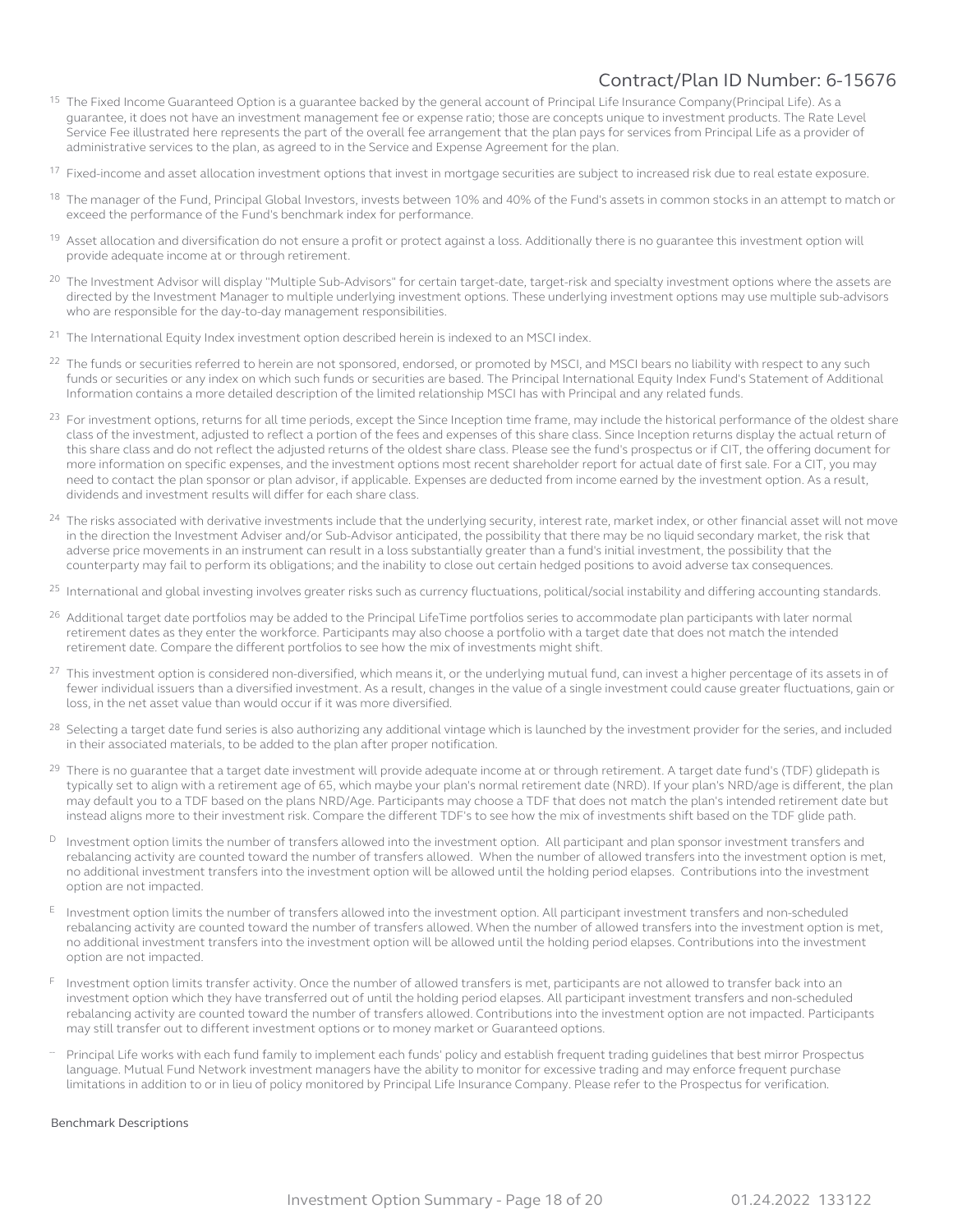Russell 2000 Value Index is a market-weighted total return index that measures the performance of companies within the Russell 2000 Index having lower price-to-book ratios and lower forecasted growth values.

Russell Midcap Index includes firms 201 through 1000, based on market capitalization, from the Russell 3000 Index.

Russell Midcap Value Index is a market-weighted total return index that measures the performance of companies within the Russell Midcap index having lower price-to-book ratios and lower forecasted growth values.

Morningstar Lifetime Moderate 2060 Index measures the performance of a portfolio of global equities, bonds and traditional inflation hedges such as commodities and TIPS. This portfolio is held in proportions appropriate for a US investor who has a target maturity date of 2060. The Moderate risk profile is for investors who are comfortable with average exposure to equity market volatility. This Index does not incorporate Environmental, Social, or Governance (ESG) criteria.

Morningstar Lifetime Moderate 2055 Index measures the performance of a portfolio of global equities, bonds and traditional inflation hedges such as commodities and TIPS. This portfolio is held in proportions appropriate for a US investor who has a target maturity date of 2055. The Moderate risk profile is for investors who are comfortable with average exposure to equity market volatility. This Index does not incorporate Environmental, Social, or Governance (ESG) criteria.

MSCI ACWI Ex USA Index is a free float-adjusted market capitalization index that is designed to measure the combined equity market performance of developed and emerging market countries excluding the US.

Standard & Poor's 400 MidCap Stock Index includes approximately 10% of the capitalization of U.S. equity securities. These are comprised of stocks in the middle capitalization range.

Standard & Poor's 500 Index is a market capitalization-weighted index of 500 widely held stocks often used as a proxy for the stock market.

Standard & Poor's 600 Stock Index is a small cap index that consists of 600 domestic stocks chosen for market size, liquidity, and industry group representation.

The Bloomberg US Aggregate Bond Index measures the performance of investment grade, U.S. dollar-denominated, fixed-rate taxable bond market, including Treasuries, government-related and corporate securities, MBS (agency fixed-rate and hybrid ARM passthroughs), ABS, and CMBS. It rolls up into other Barclays flagship indices, such as the multi-currency Global Aggregate Index and the U.S. Universal Index, which includes high yield and emerging markets debt.

Morningstar Lifetime Moderate Income Index measures the performance of a portfolio of global equities, bonds and traditional inflation hedges such as commodities and TIPS. This portfolio is held in proportions appropriate for a US investor who has a target of moderate income. The Moderate risk profile is for investors who are comfortable with average exposure to equity market volatility. This Index does not incorporate Environmental, Social, or Governance (ESG) criteria.

The Bloomberg US Treasury Tips Index measures the performance of rules-based, market value-weighted inflation-protected securities issued by the U.S. Treasury. It is a subset of the Global Inflation-Linked Index (Series-L).

The Bloomberg US TIPS 0-5 Year Index measures the performance of large and mid cap securities exhibiting overall growth style characteristic across Developed Markets (DM) and Emerging Markets (EM) countries equity securities. The growth investment style characteristics for index construction are defined using five variables: long-term forward EPS growth rate, short-term forward EPS growth rate, current internal growth rate and long-term historical EPS growth trend and long-term historical sales per share growth trend. It is a free float-adjusted market capitalization weighted index.

MSCI EAFE NR Index is listed for foreign stock funds (EAFE refers to Europe, Australia, and Far East). Widely accepted as a benchmark for international stock performance, the EAFE Index is an aggregate of 21 individual country indexes.

The Bloomberg US Government Index measures the performance of the U.S. Treasury and U.S. Agency Indices, including Treasuries and U.S. agency debentures. It is a component of the U.S. Government/Credit Index and the U.S. Aggregate Index.

Morningstar Lifetime Moderate 2025 Index measures the performance of a portfolio of global equities, bonds and traditional inflation hedges such as commodities and TIPS. This portfolio is held in proportions appropriate for a US investor who has a target maturity date of 2025. The Moderate risk profile is for investors who are comfortable with average exposure to equity market volatility. This Index does not incorporate Environmental, Social, or Governance (ESG) criteria.

Morningstar Lifetime Moderate 2030 Index measures the performance of a portfolio of global equities, bonds and traditional inflation hedges such as commodities and TIPS. This portfolio is held in proportions appropriate for a US investor who has a target maturity date of 2030. The Moderate risk profile is for investors who are comfortable with average exposure to equity market volatility. This Index does not incorporate Environmental, Social, or Governance (ESG) criteria.

Morningstar Lifetime Moderate 2035 Index measures the performance of a portfolio of global equities, bonds and traditional inflation hedges such as commodities and TIPS. This portfolio is held in proportions appropriate for a US investor who has a target maturity date of 2035. The Moderate risk profile is for investors who are comfortable with average exposure to equity market volatility. This Index does not incorporate Environmental, Social, or Governance (ESG) criteria.

Russell 1000 Growth Index is a market-capitalization weighted index of those firms in the Russell 1000 with higher price-to-book ratios and higher forecasted growth values.

Morningstar Lifetime Moderate 2040 Index measures the performance of a portfolio of global equities, bonds and traditional inflation hedges such as commodities and TIPS. This portfolio is held in proportions appropriate for a US investor who has a target maturity date of 2040. The Moderate risk profile is for investors who are comfortable with average exposure to equity market volatility. This Index does not incorporate Environmental, Social, or Governance (ESG) criteria.